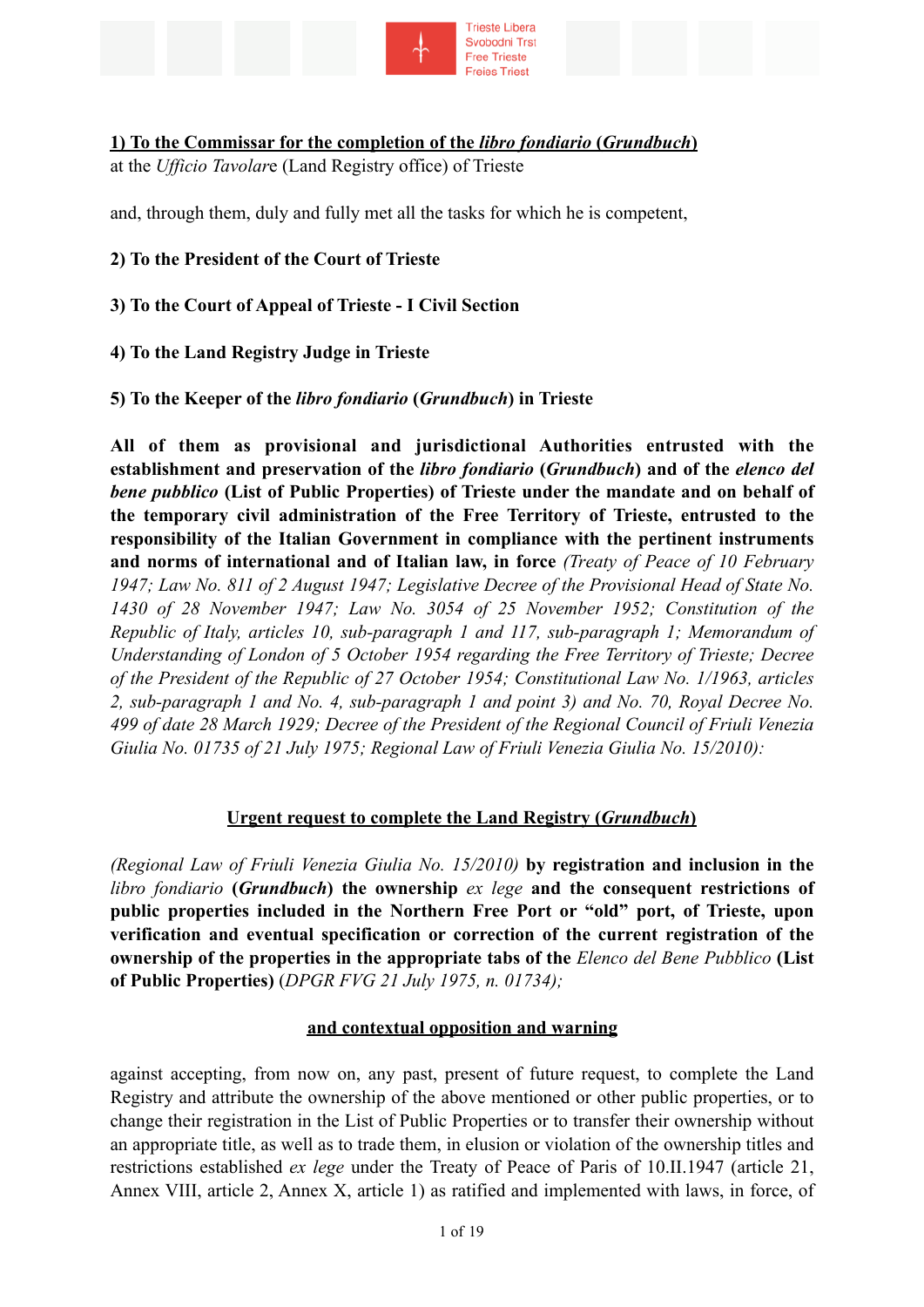the Republic of Italy (*Law No. 811 of 2 August 1947; Legislative Decree of the Provisional Head of State No. 1430 of 28 November 1947; Law No. 3054 of 25 November 1952)* under Constitutional obligation to comply with international obligations (*Constitution of the Republic of Italy, articles 10, sub-paragraph 1 and 117, sub-paragraph 1).*

**Main ownership titles and law in force:** *Treaty of Peace between the Allied and Associated Powers and Italy, signed at Paris on 10 February 1947; Law No. 811 of 2 August 1947; Legislative Decree of the Provisional Head of State No. 1430 of 28 November 1947; Law No. 3054 of 25 November 1952; Constitution of the Republic of Italy, articles 10, sub-paragraph 1 and 117, sub-paragraph 1; Decree of the President of the Republic of 27 October 1954; pertinent Decrees of the General Commissar of the Government for the Territory of Trieste and of the General Commissar of Government in Region Friuli Venezia Giulia; Legge Tavolare (Grundbuch); Constitutional Law No. 1/1963, articles 2, sub-paragraph 1 and No. 4, sub-paragraph 1 and point 3, Article 70; Regional Law of Friuli Venezia Giulia No. 15***/**2010; *Decree of the President of the Regional Council of Friuli Venezia Giulia No. 01735 of 21 July 1975;*

### **PETITIONERS**

Jointly and individually, as bearers of legitimate interest - even as co-owners of the public goods for citizenship share - to promote and archive the requested actions by virtue of the titles activated:

**1. Roberto Giurastante**, born in Trieste on 3.24.1965, citizen *de iure* and *ope legis* of the Free Territory of Trieste (Territoire Libre de Trieste, Свободная Территория Триест, Territorio Libero di Trieste), as well as equipped of accessory Italian citizenship, acting as himself and as legal representative of the non-profit political organization "Movimento Trieste Libera", established to represent the legitimate interests of the Free Territory of Trieste and of its sovereign population, and delegated to act in realisation of this purpose with more than 20,000 signatures of the citizens, 15,000 of which have already been lodged before the United Nations, who as petitioner in both roles, states his address for service related to his request in Trieste, piazza della Borsa 7, at the Movimento Trieste Libera – Free Trieste Movement;

**2. Paolo (G.) Parovel**, born in Trieste on 6.19.1944, citizen *de iure* and *ope legis* of the Free Territory of Trieste (Territoire Libre de Trieste, Свободная Территория Триест, Territorio Libero di Trieste), as well as equipped of accessory Italian citizenship, Foreign Affairs Commissioner of the Free Trieste Movement, who as petitioner, states his address for service related to his request in Trieste, piazza della Borsa 7, at the Movimento Trieste Libera – Free Trieste Movement;

Thus underlining that the request is legitimised by the interest, right and civic duty to obtain the completing of the Land Registry in order to protect the law from violations that is proper of the Land Registry Law in force in Trieste, with the registration of particular public properties in the goods within the *pubbliche tavole* (public tables) in fulfilment of the applicable legal titles established under international and Italian laws, which establish their ownership, restrictions and titles whose registration and inscription *ope legis* remains a duty *ex officio* of public administrators and is applicable but whoever has interest in it.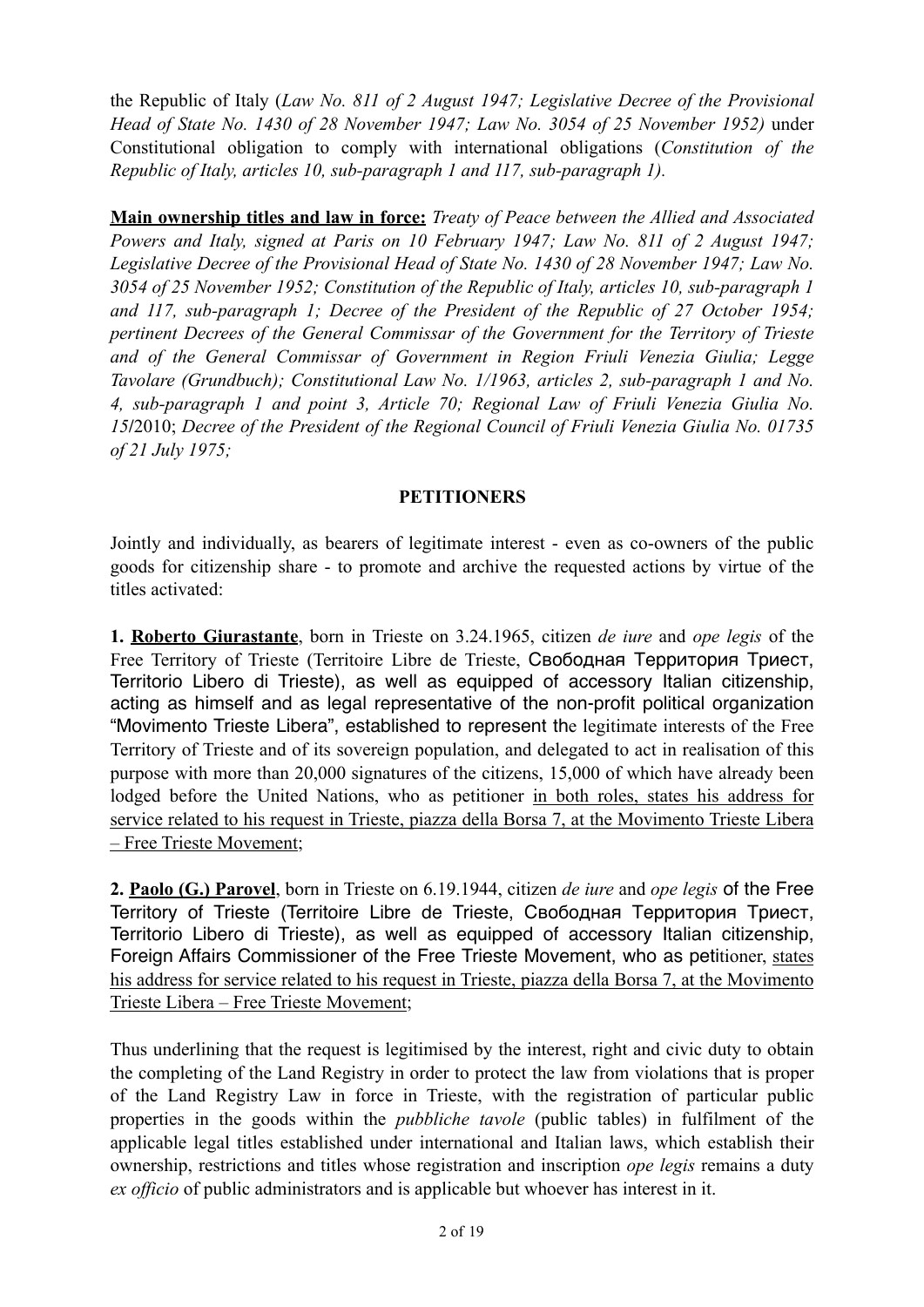### **PREMISE, NEW FACTS AND DOCUMENTS**

On dates 22 April 2015 and 11 August 2015, the present petitioners presented to this Commissar request with the same object, registered under No. 3/COMP/15 and No. 7/COMP/ 15.

The questions were presented to protect the legal ownership and destination of use of a large, State-owned port area bounded to the use of international Free Port, which is notoriously and proven to be threatened by consociations of public and private subjects who are maliciously attempting to violate these by actions and mean denounced as criminal offences to the competent judicial and investigative authorities.

For this purpose of defence of public interests, the underwritten requested to complete the Land Registry Book by inscribing the immovable properties identified and the registration *ope legis* of their ownership and destination of use as established by virtue of the specific provisions of the Treaty of Peace with Italy of 10 February 1947, in force, and of the Italian laws, in force, for its ratification and full execution, without reserves, of the same Treaty (Law No. 811 of 2 August 1947; Legislative Decree of the Provisional Head of State No. 1430 of 28 November 1947; Law No. 3054 of 25 November 1952).

The title activated this way has the status of an imperative requirement of the law, whose enforcement - upon request of *ex officio* - is an international obligation that in the Italian legal system prevails on national and regional law (articles 10, sub-paragraph 1 and 17, subparagraph 1 of the Constitution of the Republic of Italy);

**The obligation to comply with the norms of the Treaty of Peace with Italy does therefore does not depend from the jurisdiction exercised by the Authorities entitled to enforce those, which means, in this case, that it independent from their belief to be exercising either the temporary civil administrative jurisdiction of the Free Territory of Trieste, or that of the Republic of Italy.** 

As for this matter, it is therefore irrelevant, prior to being factually false, the previous objection of the Court of Appeal of Trieste according to which, addressing Italian authorities to request compliance with the provisions of the Treaty of Peace relating to the Free Territory of Trieste and to its international Free Port would invalidate the request

Also, in case of uncertainties as for the current legal status of the Free Territory of Trieste, that shall be ultimately confirmed by the very recent UN Security Council document S/2015/809, annexed sub 9 (see. page 1 and Section V).

As for another objection of the Court of Appeal, according to which, in this specific case, the previous two documents requesting the registration of public property cannot be registered in the *Grundbuch* because they are unrelated to authorisation or concession acts (in accordance with article 5 of Regional Law No. 15 of 2012) this is completely and *ipso facto* overcome by the specific decree under Protocol No. 19/8/5/2016 (annexed sub 10) with which he Commissar of the Government in Region Friuli Venezia Giulia, exercising the normative powers of temporary civil administration of the Free Territory of Trieste, assigned to it ex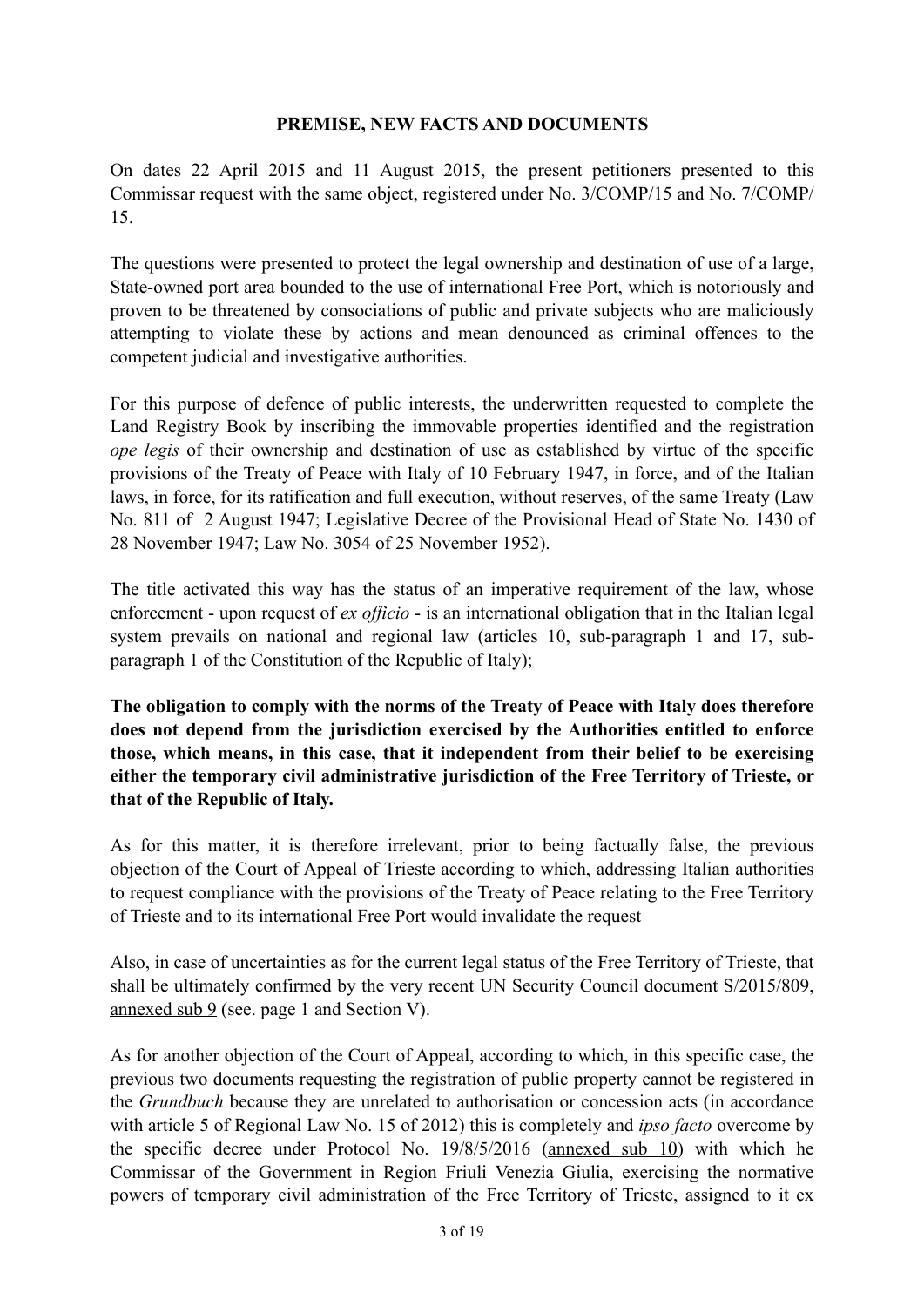article 70 of Italian Constitutional Law No. 1/1963, considered to declare the «transfer of the international legal regime of the Free Zone of the Old Port of Trieste to other zones» for those properties to be assigned to the City of Trieste, removed from State Property and sold, in compliance with an ambiguous and improper law of the Republic of Italy (Law 190/2014, article 1, paragraphs 618, 618 and 620), which, on the other side, by doing so, recognises to the Commissar of the Government the exclusive use of those normative powers deriving from a source that is not the Italian legal system.

This decree does therefore constitute an evidence *a contrariis* of the necessity to register correctly the public properties for which such registration is requested with the present document, since in case this registration is not performed, this would give raise to the execution of this decree, leading to the complete and illegal violation of the title of ownership and of the status of restrictions which are established by precedent and prevailing legislation.

**For instance, it is an elementary legal evidence that a restriction established under international law with a multilateral Treaty which does all include rights of all other States (such as the regime of international free port) cannot be amended with a normative decree issued by the Commissar of a provisional Government who is actually in charge of implementing it, nor it can be amended by a national legislator of a State that must respect it under Constitutional constrain. The originally nullity and voidness of the first case would also give raise to unconstitutionality in the second.** 

# **Both impossibilities would also involve the Court of Appeal, under both jurisdictional roles, in case it is requested to endorse the enforcement of such a Commissarial Decree.**

Also, since the specific norms of the Treaty of Peace are imperative legal provisions and prevail on both jurisdictional profiles that we just considered, their execution upon request or *ex officio* would be mandatory self, as it prevails on the inferior requisite of the subsistence of the authorisation or concession acts envisioned at article 5 of Regional Law No. 15 of 2012 as others of the same law, and Property Law in general.

It is also clear that only after the execution, on request or *ex officio* of the registration in the Land Registry Book and of the mandatory recording of this previous and prevailing title whoever has interest in arguing its decadence to acquire without committing fraud, therefore in good faith, for all legal purposes (article 1479 of the Italian Civil Code), ownership over these properties can legitimately lodge a request to register successive titles of ownership considered valid or sufficient for the purpose.

**This does not only also apply to acts of the Land Registry Office, but also to the acts of the Cadastre and of any other public act**, of any public body and of all kinds, which involves ownership of the destination of use of public goods that were transferred and established with this previous and prevailing title of international and Italian law.

We do also underline, for all purposes of liability, for all respects, and reserving to provide more details when needed, that to this day the competence of Region Friuli Venezia Giulia, of the Court of Appeal of Trieste and of the Land Registry Judge of Trieste on the matter do nor directly derive from the jurisdiction of the State of Italy, but from normative acts of the provisional, administrative over the present-day Free Territory of Trieste, exercised since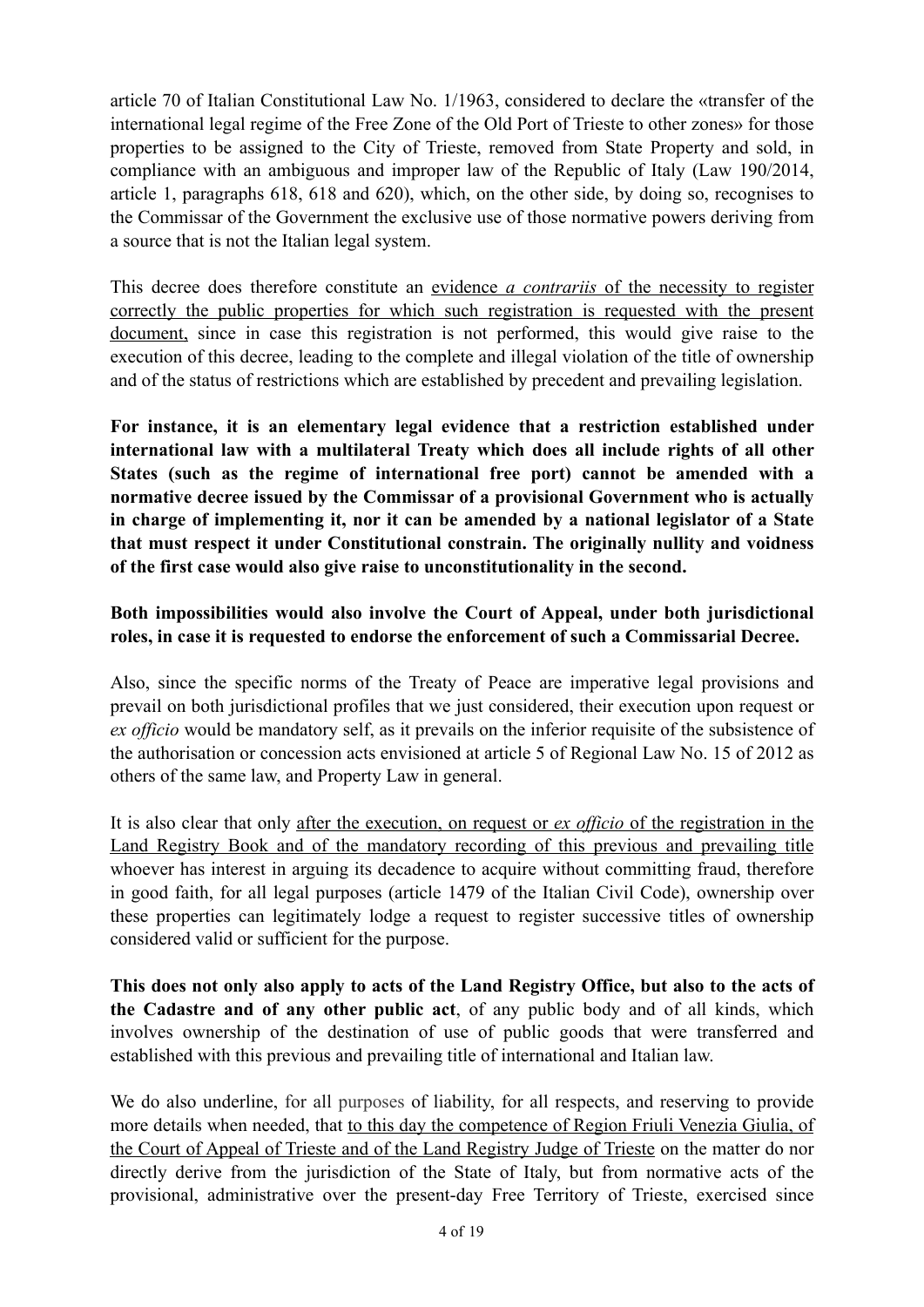1954 with the specific decrees of the General Commissar of the Italian Government for the Territory of di Trieste, whose powers were mostly transferred in 1963 to the Commissar of the Government in Region Friuli Venezia Giulia, and partially to the Region itself and to a Prefect; all of them continue exercising said powers to this day.

For the purpose of the present act, we do also underline that the expressions "present-day Free Territory of Trieste", *Territorio Libero di Trieste*, Free Territory of Trieste, do refer and mean the current extension, which consists in the Municipalities of former "Zone A", since in 1992 its sovereignty over former "Zone B" ceased with the realisation of the conditions established under article 30, point 3 of the Vienna Convention on the Law of Treaties, with the international recognition of the new independent Republics of Slovenia and Croatia.

For all those reasons, Din the light of the new facts, the undersigned petitioners formulate:

**1) the present new request to complete the Land Registry Book** (Regional Law of Friuli Venezia Giulia No. 15/2010) **by inscribing the properties listed and registration of the ownership and restrictions established under the recalled provisions of the Treaty of Peace of Paris of 10 February 1947, in force, and of the Italian laws of ratification and full implementation, without reserves, of the same Treaty, upon verification and, if needed, specification or correction of the registration of the ownership of the properties in the appropriate tabs of the list of public properties** (*Decree of the President of the Regional Council of Friuli Venezia Giulia No. 01735 of 21 July 1975*);

**2) contextual, preliminary opposition and warning against fulfilling any request, whoever presents it, to complete the Land Registry Book and register the above mentioned or other public properties eluding or violating the ownership titles and restrictions established** *ex lege* **by the Treaty of Peace of Paris of 10.II.1947** (*articles 21, Annex VIII article 2, Annex X article 1*) **as ratified in full and executed without reserves with laws in legal force of the Republic of Italy** (*Law No. 811 of 2 August 1947; Legislative Decree of the Provisional Head of State No. 1430 of 28 November 1947; Law No. 3054 of 25 November 1952*); **under constitutional constrain to fulfil international obligations**  (*Constitution of the Republic of Italy, article 10, sub-paragraph 1 and article 117, subparagraph 1*);

**3) specification that the above mentioned warning at 2) does also constitute a title and a request of the undersigned persons to be correctly and promptly informed** of the presentation, existence and status of such, eventual procedure brought forward by third parties in relation to the same properties;

**4) contextual, full reserve of separate appeal and possible actions for the compensation of damages caused by the negative outcome of this request,** following verification of the acts, especially in regard to the compliance with the obligations established under articles 27 and 28 of Regional Law No. 15/2010 and of the requested special publicity of the procedure in respect to the international bodies and States holding rights, *ex lege*, over the public properties subject to the present request;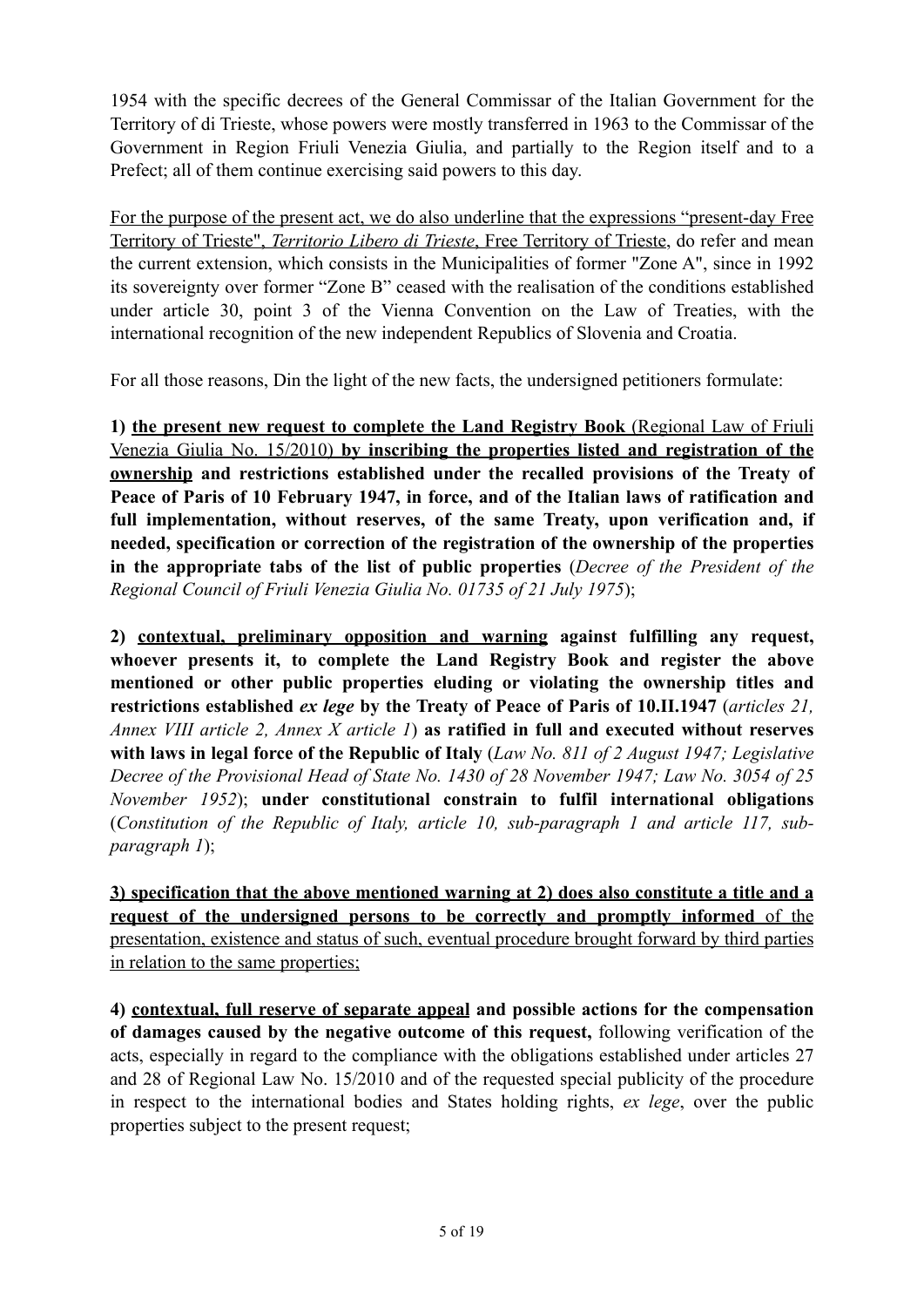**5) contextual, full reserve of any other action of defence and reparation of damages,** in any form and in every Court, even international, to defend the rights activated with the precedent and with the present request.

### **LAW**

## **A. titles of ownership** *ex lege* **and of legitimate interest accordingly to which this request is presented.**

Are integral titles for the registration of this request as well as titles of the legitimate interest of the petitioners to request and obtain it:

**1)** the Treaty of Peace between the Allied and Associated Powers and Italy, in force, signed in Paris on February 10, 1947, which has come into force with the deposit of the instruments of ratification by the Union of Soviet Socialist Republics, the United Kingdom of Great Britain and Northern Ireland, the United States of America and France (Article 90) as well as Yugoslavia, India, Canada and Italy, on 15 September, 1947, ratified and enforced by Italy with: Law No. 811 of 2 August, 1947, authorising the Government of the Republic of Italy to ratify the Treaty (*in Official Gazette No. 200 of 2 September, 1947*); Legislative Decree of the Temporary Head of State No. 1430 of 28 November,1947, full implementation of the Treaty (*ordinary supplement to Official Gazette No. 295 of 24 December 1947*); Law No. 3054 of 25 November, ratifying Legislative Decree No. 1430 of 28 November, 1947 (*in Official Gazette No. 10 of 14 November, 1953*), registered at the United Nations by the Union of Soviet Socialist Republics and by France on 15 March, 1950 (*United Nations Treaty Series, Volume 49 – 1950, N° 747, Treaty of Peace with Italy, signed at Paris, on 10 February. 1947).*

Underlining that this request recalls the pertinent provisions of the Treaty of Peace, which is a multilateral normative Treaty, in force (see also: *US Department of State, Treaties in Force, 2013*), as written, published and registered at the United Nations, in its French, English and Russian version, authentic, and in Italian as a non-authentic text, yet, officialised by the Republic of Italy with Legislative Decree of the Temporary Head of State No. 1430/1947, ratified with Law No. 3054/1952.

Precising that this subject is also regulated by the principles of customary international law, codified, in particular, by two multilateral normative treaties: the *Charter of the United Nations* of June 26th, 1945, which binds all the the Member States, undersigned by Italy on February 22nd, 1956 and ratified with Law No. 848/1957, and the *Vienna Convention on the Law of Treaties* adopted on May 22nd, 1969, ratified and implemented by Italy with Law No. 112/1974 and in force since January 27th; the same principles were also confirmed with the Final Act of 1975, which concluded the Conference on Security and Co-operation in Europe.

**2) in particular, the following Articles and Annexes of the multilateral Treaty of Peace itself, in force, concerning the establishment, the legal order and the rights of the Free Territory of Trieste** (Territoire Libre de Trieste, Свободная Территория Триест, Territorio Libero di Trieste) as well as the duties and rights of the other States towards it:

- Articles No. 4, 21, 22, 48 point 5, 78 point7, 79 point 6 g), 85;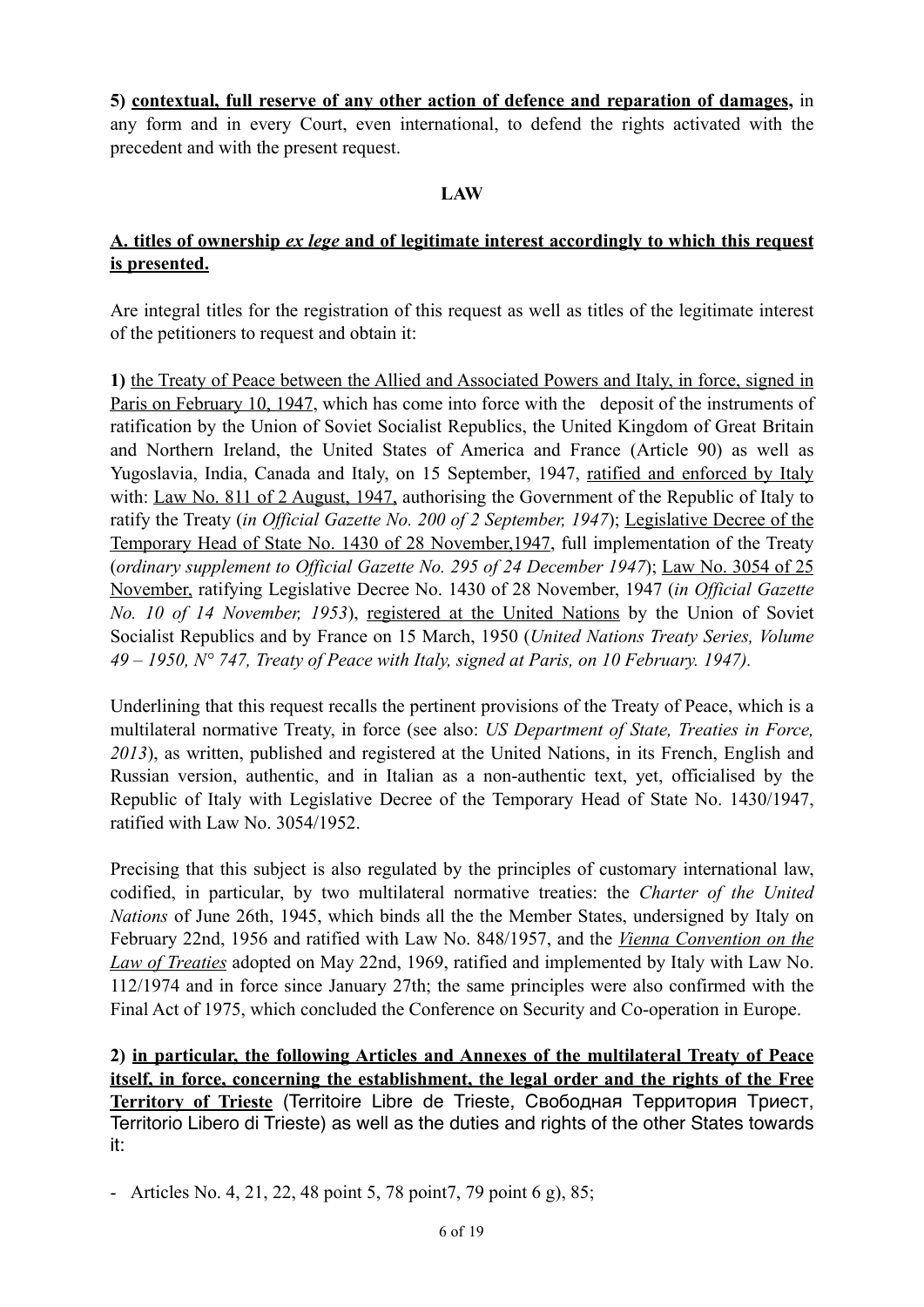- Annexes No. I-Maps, VI-Permanent Statute of the Free Territory of Trieste, VII-Instrument for the Provisional Regime of the Free Territory of Trieste; VIII-Instrument for the Free Port of Trieste; IX-Technical dispositions regarding the Free Territory of Trieste; X-Economic and financial provisions relating to the Free Territory of Trieste.

**3)** in particular, the following provisions of the same multilateral Treaty of Peace, in force, and of its Annexes concerning the real properties, as well as the related prohibitions and restrictions on use as well as of the rights *in rem* of the Free Territory and of other States, of which we request the registration:

**a)** Article 21, point 1, of the multilateral Treaty, in force, which rules the establishment, at the coming into force of the same Treaty, of the Free Territory of Trieste (Territoire Libre de Trieste, Свободная Территория Триест, Territorio Libero di Trieste) as a sovereign State provided with its own territory, population, legal system and government, recognises by the Signatory States and by the United Nations and under the direct protection of the Security Council, which accepted this responsibility with Resolution S/ RES/16 of January 10th, 1947.

**b)** Article 21, point 2, of the multilateral Treaty, in force, which rules the contextual termination without conditions of Italian sovereignty over the area of the Free Territory of Trieste since the coming into force of the Treaty;

**c)** of Article 1 of Annex X of the multilateral Treaty in force, which rules and, at the coming into force of the Treaty of Peace, has the effect of ceding *ex lege,* tho immediately transfer to the Free Territory of, without payment, all Italian State and para-statal, movable and immovable property (specifying the nature of the organizations of origin) within the Free Territory, therefore, since that moment, these are excluded *ex lege* from the Public/State property of the Republic of Italy and its organs, becoming eligible *ex officio* to constitute the Public/State property of the Free Territory of Trieste which, as such, is a common property of its sovereign population - the community of its citizens *de iure*.

**d)** Article 90 of the multilateral Treaty, in force, establishing the conditions and time of it's coming into force;

**e)** Article 34 of Annex VI and the whole Annex VIII of the multilateral Treaty, in force, which establish the creation and international regime of the Free Port (Port Franc, Свободниый Порт, Porto Franco) of Trieste;

**f)** Article 85 of the multilateral Treaty, in force, which, among the miscellaneous economic provisions of the Treaty does clearly include the provisions of Annexes M VIII and X ruling that, likewise to these of the other Annexes, these are to be considered integral part of the Treaty and therefore have the same value and effect;

**g)** Article 2, point 1 of Annex VIII of the multilateral Treaty, in force, which rules the creation of the Free Port of Trieste as a State Corporation of the Free Territory of Trieste, with having all the attributes of a legal person;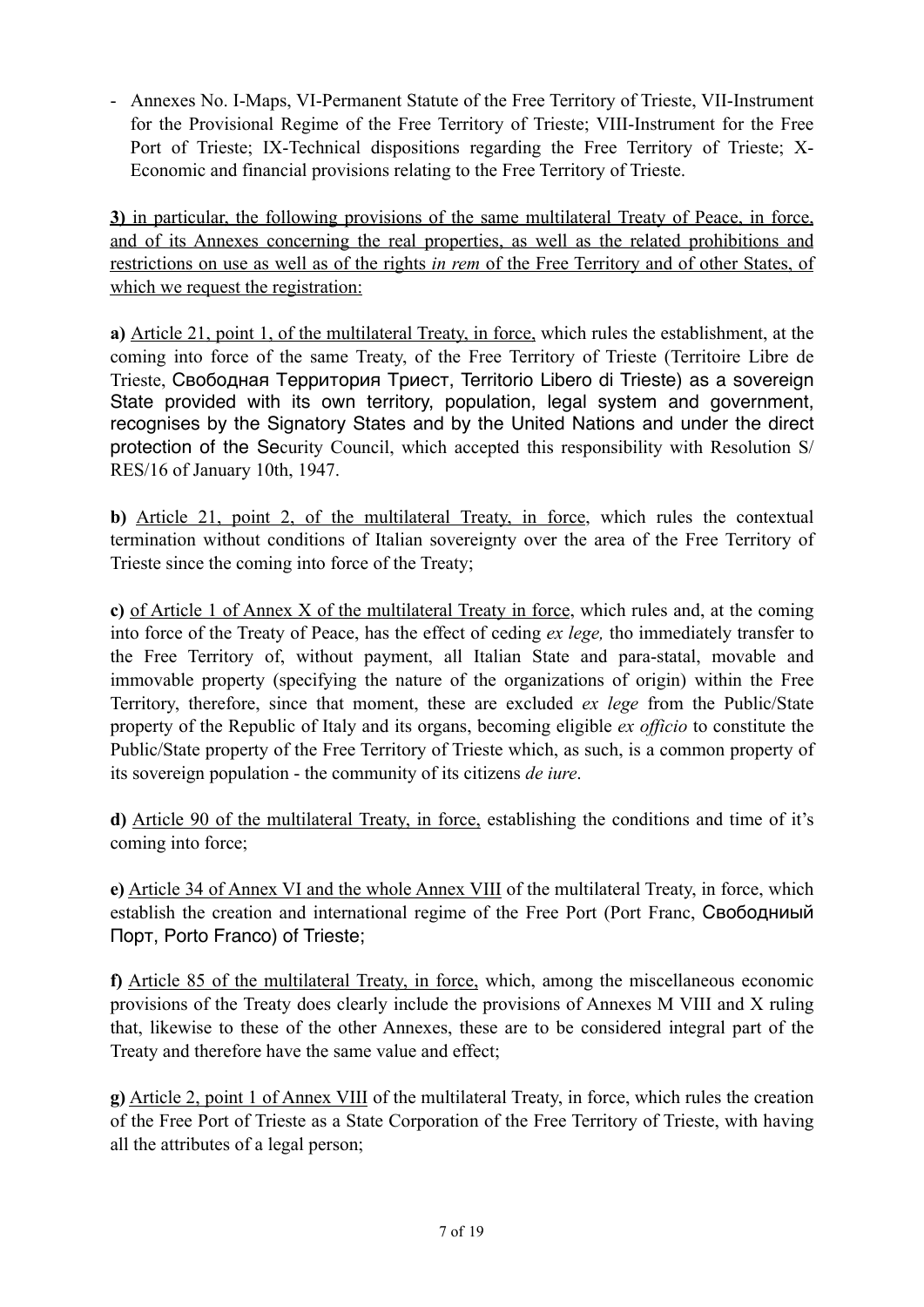**h)** Article 3, point 1 of Annex VIII of the multilateral Treaty, in force, which regulates the definition of the area of the permanent Free Zones of the international Free Port of Trieste within the limits of the Free Zones of the Port of Trieste in existence in 1939, therefore, binding the areas to this exclusive use;

**i)** Article 3, point 4 of Annex VIII of the multilateral Treaty, in force, which allows to eventually increase the Free Port outside its permanent Free Zones mentioned in Article 3, point 1, but does not allow to eliminate or substitute these, confirming once again the permanent nature of the restriction on use of these areas to the exclusive use as international Free Port established and regulated under Annex VIII itself;

**j)** Article 2, point 2 of Annex VIII of the multilateral Treaty, in force, which establishes to transfer *ex lege*, without payment, to the international Free Port of the Free Territory of Trieste all Italian state and para-statal property transferred to the Free Territory of Trieste under Article 1 of Annex X which is within the boundaries of its permanent Free Zones (Article 3, point 1), to form the original, permanent and essential resource of the Free Port itself, as a State Corporation of the Free Territory of Trieste (Article 2, point 1);

**k)** Articles 1, 3 points 2 and 3, 5 points1 and 2, 6, 7 points 1 and 2, 10, 12, 22 and 24 of Annex VIII of the multilateral Treaty in force, which establish the destinations, restrictions on use as well as d of the rights *in rem* of third parties, to bing and to the benefit of all the permanent and additional areas of the international Free Port of Trieste, in particular:

- the exclusive destination of the immovable properties as customary Free Port destined to be used "on equal terms by all international trade and by Yugoslavia, Italy and the States of Central Europe, in such manner as is customary in other free ports of the world", with the international regime governed by the provisions of Annex VIII itself, which clearly includes the activities of warehousing, storing, examining, sorting, packing and repacking and similar activities, as well as the procession of goods and authorises manufacturing activities (taking into account that "Yugoslavia" now refers to its Successor States);

- the rights of the merchant vessels and goods of all Countries of the world, therefore extended to all the enterprises which carry on their maritime traffic, trade, transformation processing - and industrial activities of the unrestricted access to the Free Port for loading and discharge both for goods in transit and goods destined for or proceeding from the Free Territory without the levy on such goods customs duties or charges other than those levied for services rendered.

- the prohibitions to establish special zones in the Free Port under the exclusive jurisdiction of any State, as well as the prohibition to discriminate on the nationality of the vessels, the ownership of the goods or on any other grounds when it comes to determinate and receive the pertinent rights and fixing and levying harbour dues and other charges in the Free Port;

- the right of Italy and of Yugoslavia to request and obtain, if allowed, the exclusive use of berthing spaces within certain parts of the area of the Free Port. (taking note that here the name "Yugoslavia" refers to its Successor States);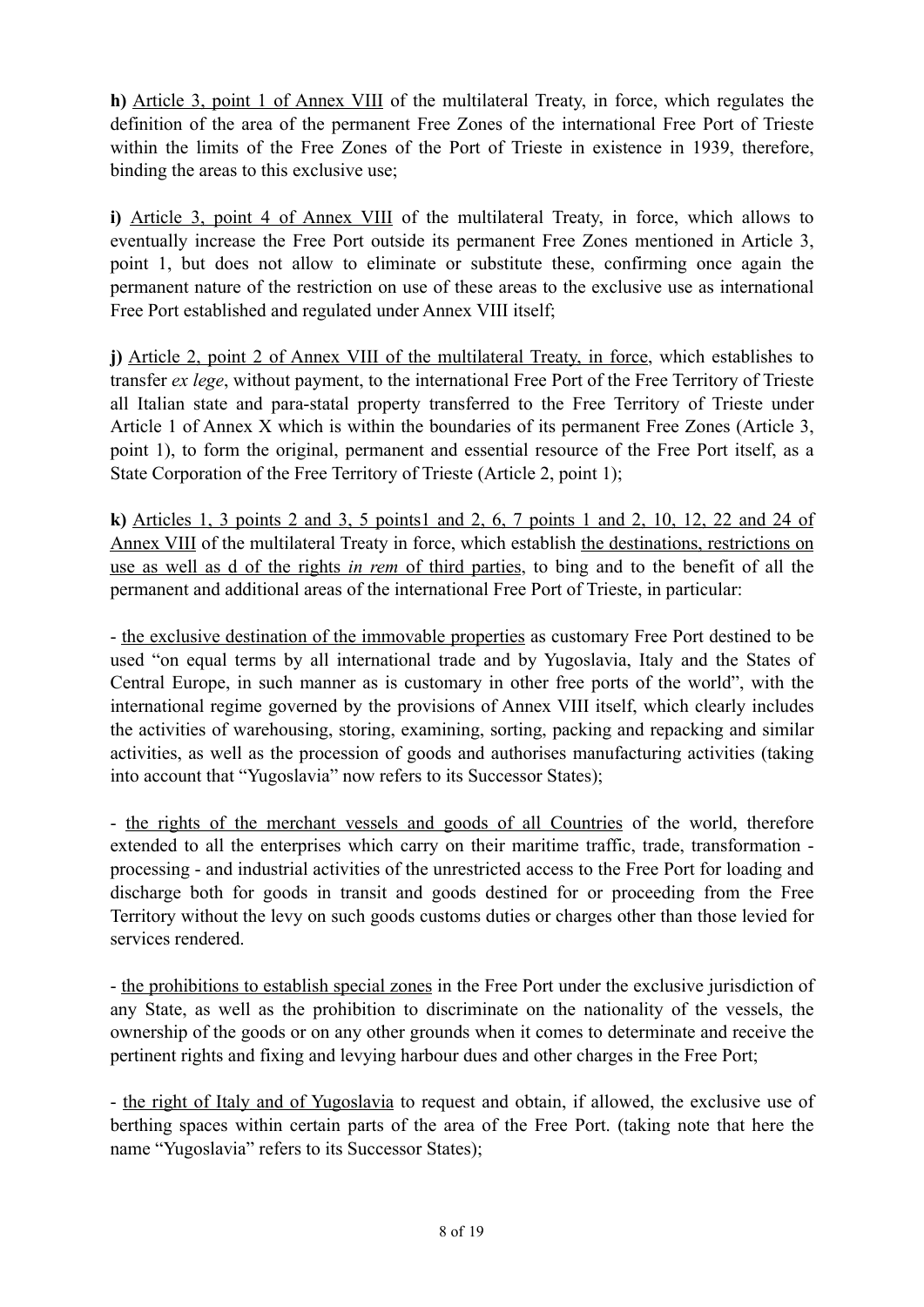- the right of the citizens of any State who are engaged in any legitimate pursuit in the Free Port to access it without unduly impediments;

- the right of the International Commission in charge of the administration of the Free Port referred to in Articles 21, 22 and 23 of Annex VIII, consisting in the representatives of the following States: the Free Territory of Trieste, France, the United Kingdom of Great Britain and Northern Ireland, the Union of Soviet Socialist Republics, the United States of America, the People's Federal Republic of Yugoslavia, Italy, Czechoslovakia, Poland, Switzerland, Austria and Hungary, to have its seat and offices in the Free Port and exempt from local jurisdiction (taking note that the names "Union of Soviet Socialist Republics", "People's Federal Republic of Yugoslavia", "Czechoslovakia," now refer to their successor States);

- the obligation to subject to the procedures of resolution envisioned in Article 24 of the same annex any dispute relating to the interpretation or execution of the provisions of Annex VIII of the Treaty of Peace concerning the regime and consistency of the international Free Port of Trieste and its areas.

**l)** Articles 1, 3, 6, 7, 8, 9, 11, 13, 14, 18, 19, 20, 21, 22, 23, which establish the exclusive powers of administration of the international Free Port of Trieste and, with it, of immovable properties, assigned to the Director of the Free Port referred to Article 18, as part of the provisions of the State legal order and of the executive and jurisdictional bodies of the Free Territory of Trieste and with the power to control the management of the Free Port which are assigned to the International Commission referred to Article 21;

**m)** Articles 21 and 90 of the multilateral Treaty, in force, and Annexes VI and VII, which establish the Free Territory of Trieste, a parliamentary democracy provided with its own legal order, territory, sovereign population consisting in the people entitled *ope legis* to its citizenship, and of the current provisional regime of Government as preparatory administration for the permanent regime;

**n)** Article 2 of Annex VII of the multilateral Treaty, in force, which establishes as main direct beneficiary of the temporary administration of the Free Territory of Trieste its sovereign population consisting in the people entitled *ope legis* to its citizenship, who therefore are directly entitled of the legitimate interest to the enforcement of all the provisions of the Treaty of Peace concerning - directly or indirectly - their rights and their moral and material wellbeing, including the direct and indirect rights of work and free enterprise through the regime and areas of the international Free Port;

**o)** Article 2, sub-paragraph 3, of Annex VII, which establishes the obligation, for the Authority in charge of the provisional government of the Free Territory of Trieste, to enforce also in the Provisional Regime all applicable provisions of the Permanent Statute referred to in Annex VI, therefore, establishing the consequent right and legitimate interest of the citizens, States and enterprises to their enforcement.

**B. Obligation to attribute** *ope legis* **the status of State Property of the Free Territory of Trieste to all movable and immovable public properties that were transferred to it since 15 September 1947 under the multilateral Treaty of Peace in force (Article 1 of Annex X).**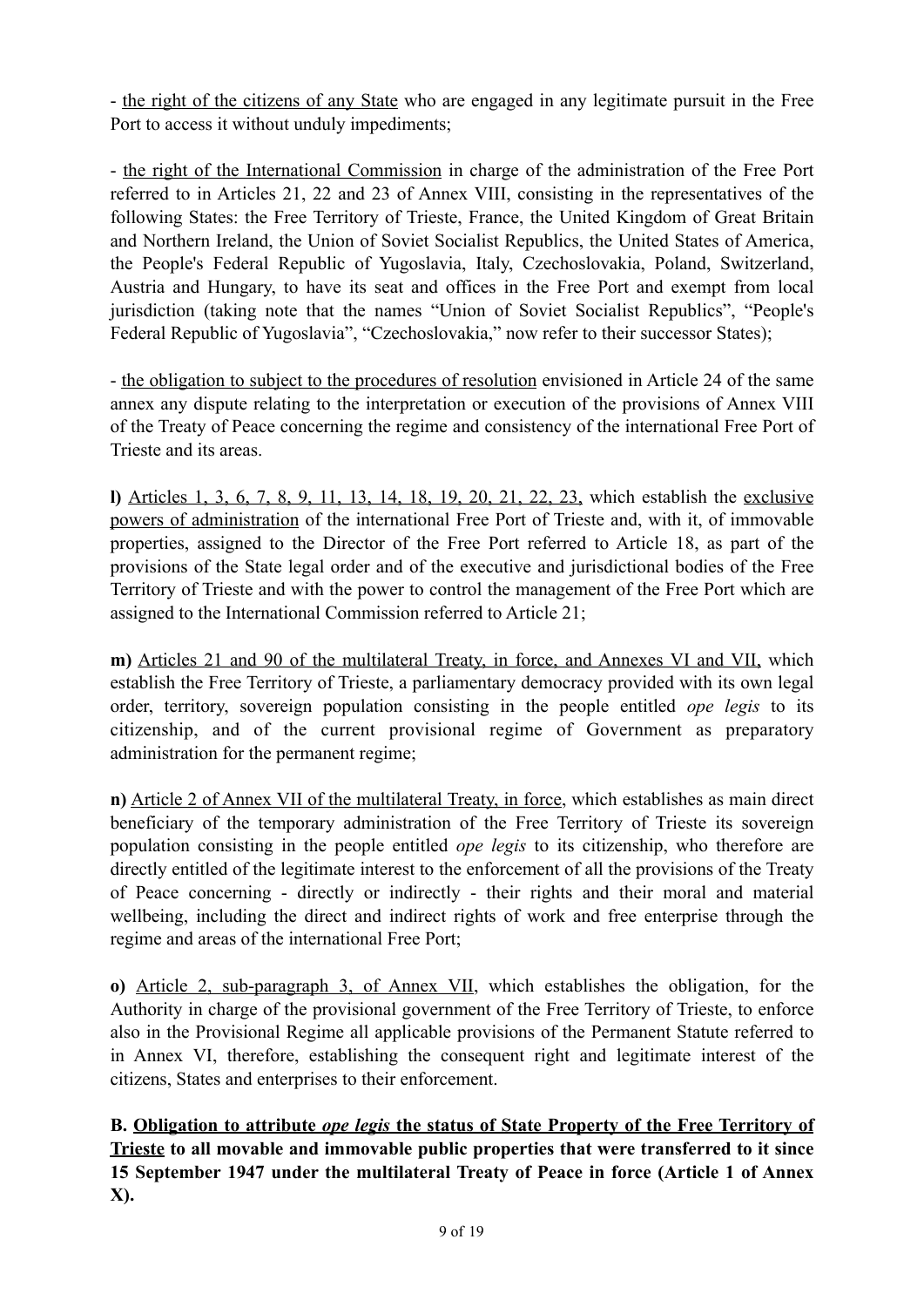All public State and para-statal immovable properties referred to at Article 1 of Annex X of the Treaty of Peace with Italy signed in Paris on 10 February, 1947, which has come into force on 15 September, 1947, being or not registered on the *Libro Fondiario* (Land Registry) and/or are recorded as a property of the State or other subjects governed by Public Law referred to in the norm (local authorities and of public institutions and publicly owned companies and associations), are *ipso facto* to be considered transferred, *ope legis,* since that moment, as well as the movable properties of the same subjects, to the exclusive property of the Free Territory of Trieste (Territoire Libre de Trieste, Свободная Территория Триест, Territorio Libero di Trieste) constituting, *ex lege* its State/demanial property.

That for this reason, since 15 September, 1947, all cadastral registration and registrations of property rights or any other related right related to the above mentioned immovable properties which were previously or successively concluded in the name of the "State Property" and/or of the "State Demanial Property", or in the name of the other public subjects referred to at Article1 of Annex X of the multilateral Treaty of Peace in force, must obligatorily be intended *ope legis* no longer as the State/demanial property of the Republic of Italy (whose titles of sovereignty and ownership have ceased on that date, respectively, under Article 21, point 2 and of Article 1 of Annex X of the same Treaty) nor of said authorities, but to the State/ demanial property of the newly established owner *ex lege*, which is the Free Territory of Trieste (Territoire Libre de Trieste, Свободная Территория Триест, Territorio Libero di Trieste).

Since this is a transfer of ownership *ope legis*, under the multilateral normative Treaty, in force, which is a Constitutional, binding and superordinate part of the Italian legal system, it has effect on the ownership and availability of the movable and immovable properties referred to at Article 1 of Annex X of the Treaty *ipso facto* and *ex tunc,* even regardless to the actual, careful and rightful full registration of the of the ownership or the open explanation of the implicit fact that since 15 September, 1947, the term "State" within the Free Territory of Trieste is exclusively used and cannot but refer to the Free Territory of Trieste as exclusive holder of the sovereignty.

As for this matter, it is of use mentioning, among the registrations of public properties in the Land Registry of Trieste, in the name of public administrations which, after 15.9.1947 were transferred under the Treaty of Peace to the *Demanio dello Stato del Territorio Libero di Trieste* (State Property of the Free Territory of Trieste), the registration, in force, of the property classified as cat. 304, now p.c.n. 915/3 in PT 751 of the *c.c. di Cologna* (census district of Cologna), to the "*Demanio dello Stato – Sovraintendenza dell'Amministrazione delle Poste e Telecomunicazioni – Territorio Libero di Trieste*" - "*Demanial Property - Superintendency of the Post and Telecommunications - Free Territory of Trieste*", registered in 1950, erroneously modified in 1994 assigning it to the "*Ente Poste Italiane, con sede in Roma*" and restored, in 1995, to its original form by the *Giudice tavolare* (Land Registry Judge) upon notice of the *Conservatore del Libro Fondiario* (Registrar of the Land Registry). A copy of the registration, as it appears on the ledger, **is annexed sub 5** to provide an example.

# **C. Obligation to register and titles of jurisdiction of the Land Registry Judge in Trieste.**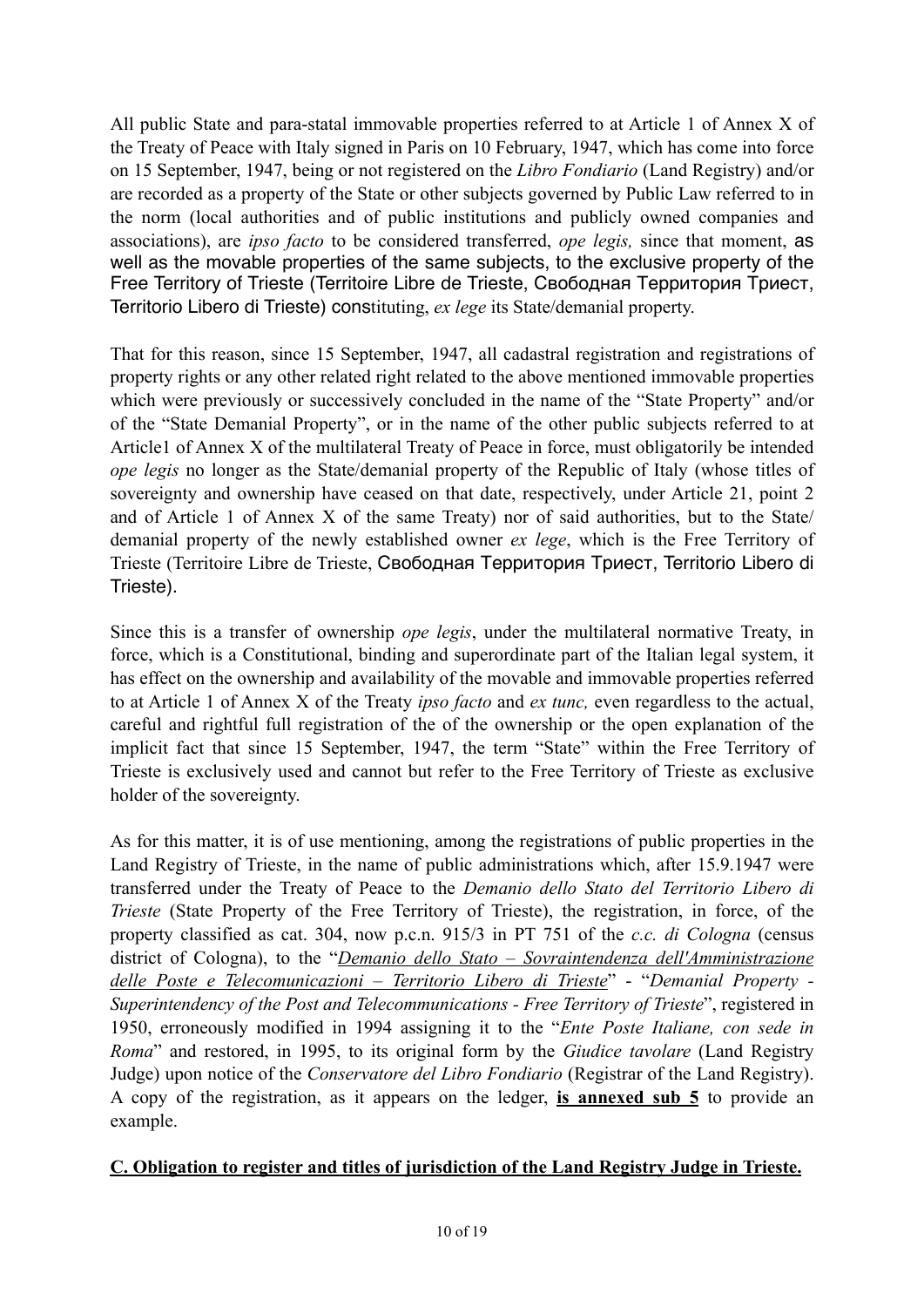The present request regards ownership rights established *ex lege* on the immovable properties listed at the end of this document of which, therefore, in Trieste must undergo the registration in the Land Registry, *ex officio* and upon request, this does also apply to all other immovable goods belonging to the categories listed at point C, under the fundamental principles of the Land Registry Law (principle of consensus; principle of speciality; principle of application; principle of registration; principle of legality; principle of the publicity).

The obligation is also independent from the verification of the title of jurisdiction exercised by the Italian Land Registry Judge currently in charge of Land Registry proceedings, which means weather he believes - rightfully or falsely - to exercise the jurisdiction of the Free Territory of Trieste or that of the Republic of Italy.

The performances required to enforce the provisions of the Treaty of Peace with Italy, signed in Paris on 10 February 1947 are equally binding and have legal efficacy under both legal systems.

The Memorandum of Understanding signed in London on 5 October 1954 as an additional executive instrument of the Treaty of Peace has entrusted the temporary civil administration of the Free Territory of Trieste, including the international Free Port, to the responsibility of the Italian Government (not to the Republic of Italy) and, by accepting the duties of this mandate, the Italian Government has taken on itself and in the name of the bodies it has delegated for the purpose, became responsible for that to the delegating authority, the Security Council of the United Nations, to the administered Free Territory of Trieste, to its sovereign population and to all third parties governed by private, public or international law.

On the other side, the Republic of Italy has recognized the Free Territory of Trieste, assuming all the consequent obligations under international and domestic law towards it, its citizens *de iure* and all third parties governed by private, public or international law, under the laws, in force, which with it ratified and fully enforced the Treaty of Peace: Law No. 811 of 2 August, 1947, authorising the Government of the Republic of Italy to ratify the Treaty (*in Official Gazette No. 200 of 2 September, 1947*); Legislative Decree of the Temporary Head of State No. 1430 of 28 November,1947, full implementation of the Treaty (*ordinary supplement to Official Gazette No. 295 of 24 December 1947*); Law No. 3054 of 25 November, ratifying Legislative Decree No. 1430 of 28 November, 1947 (*in Official Gazette No. 10 of 14 November, 1953*).

Also, those international obligations did became binding and prevail on the domestic legislation of Italy under Article 10, sub-paragraph 1 and then also Article 117, sub-paragraph 1 of the Constitution of the Republic of Italy.

The obligation to register the title as well as the consequent restrictions and rights *in rem* leading to the present request do therefore regardless to preliminary or successive verifications of the title of jurisdiction of the Italian Land Registry Judge serving in Trieste, since the purposes of the rightful implementation of this request does not envision that they do - or think to - exercise, in carrying out they duty and in completing the precise, requested act, the jurisdiction of the Italian Government under the mandate of special trusteeship (temporary civil administration) entrusted to its responsibility under the Memorandum of Understanding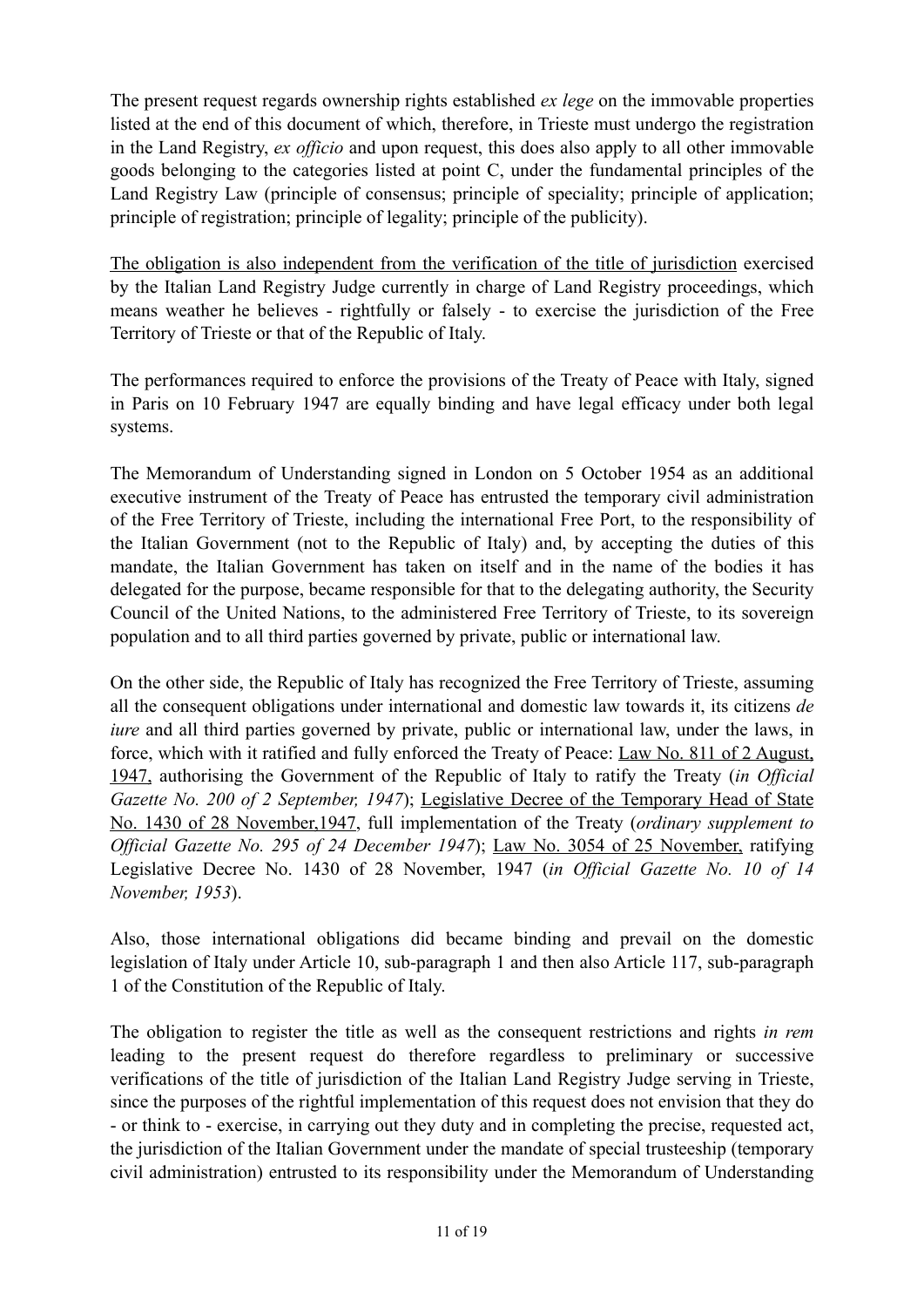of London of 1954 on behalf of the Security Council of the United Nations, or the jurisdiction of the Republic of Italy.

**The full enforcement of the Treaty of Peace, even when it comes to the Land Registry Law, is actually a duty of both the Italian Government as provisional Government (temporary civil administrator) of the Free Territory of Trieste and its organs, and of the Republic of Italy and its organs, under its binding Constitutional laws, in force.** 

**This obligation itself does also make evident the anti-constitutionality,** for breach of article 10, sub-paragraph 1 and article 117, sub-paragraph 1 of the Constitution of the Republic of Italy, which therefore we are now contest for all legal intents and purposes, respect to conflicting articles 618, 619 and 620 of article 1 of Constitutional Law 190/2014, which were surreptitiously obtained and advocated by the supporters of the breach of the previous and prevailing norms of the Treaty of Peace and of the Italian legal system concerning the public properties of which we are requesting the registration of the titles of ownership and legal restrictions in force.

Therefore, any and water exception of the title of exercise of the State jurisdiction within the Free Territory of Trieste cannot affect the right of the petitioners, or any other subject, to request and obtain this registration, nor the duty of the Land Registry Judge to fulfil it, but only possible, successive and consequent legal facts once the registration in the Land Registry is complete.

Also, due to this, the petitioners state underline neither this request nor the eventual payment of levies, taxes, rights or other charges to the Republic of Italy or its organs, requested rightly or wrongly, in regard to the procedures resulting from it would not represent a recognition of the sovereignty of the Republic of Italy over neither the Free Territory of Trieste nor over the International Free Port of Trieste.

# **D. Impossibility to bring forward or receive oppositions of the Italian State and its bodies and statal or para-statal bodies, or even third parties.**

The transfer, since 15 September 1947 of the ownership *ex tunc* to the Free Territory of Trieste of all Italian movable and immovable, State and para-statal properties takes place under a multilateral international Treaty, in force, ratified and enforced by the Republic of Italy, which is bounded to observe it through all of its bodies and its own Constitution (Articles 10, sub-paragraph 1 and 117, sub-paragraph 1), and cannot oppose an equal, actual title to that.

Therefore, eventual oppositions raised by either the Republic of Italy or its organs and State or para-statal organization to the acts recognizing the transfer of these properties to the ownership of the Free Territory of Trieste - as is this registration - would be improbable, inadmissible and null as if would violate both the legal order of the Free Territory of Trieste and of the Republic of Italy.

Also, since the properties on which is pending this request of registration are State properties of the Free Territory of Trieste assigned to its International Free Port, they cannot be acquired by third parties with *usucaption* either, nor they can be expropriated, and the rights of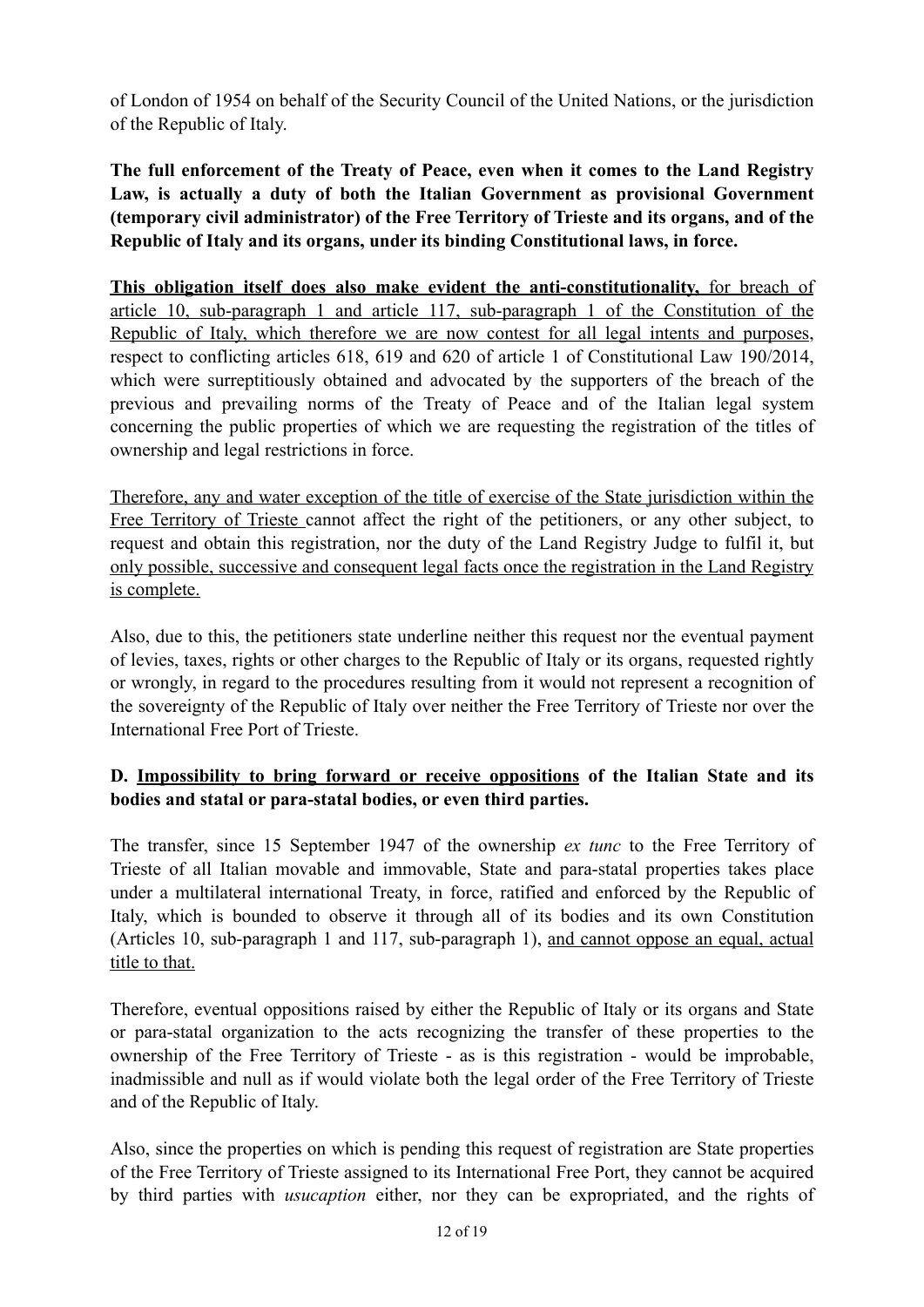ownership and consequent restrictions established on them *ope legis* are not subject to prescription or to expire.

This is why, for the purposes of the procedure to complete the *Grundbuch* with the public properties described in this request, the following subjects have no title to oppose: the Land Registry Office of the Republic of Italy, Regional, Provincial or City Administrations, as well as the Commissar for the liquidation of civic usages, nor any other of the signatories of the "Minute" with map previously annexed sub 7, 8 and 9; the same allies to the Italian Government entrusted with temporary civil administration and to the Commissar of the Government it has delegated to exercise those powers in compliance - therefore not in breach of - the norms of the Treaty of Peace of 1947 and of the Memorandum of Understanding of London of 1954.

### **E. Objective and well-known condition of** *periculum in mora.*

The tangible objects asked to be registered have a clear and very relevant function and value for both local and international economy and they are in a condition such that any further delay of the - to this moment omitted - registration *ex officio* of their legal property would be itself a serious, objective and well-known danger (*periculum in mora*) as these could be misused and damaged by public or private entities that have no title of ownership.

### **This condition is now ultimately proven by a new document produced and analysed in the premise and annexed sub 9.**

The undersigned petitioners do therefore confirm to be bearers of legitimate and relevant interests to bring forward the present request and to obtain its full and prompter reception.

### **REQUEST**

The undersigned do therefore request that, in execution of the legal obligations of the Treaty of Peace between the Allied and Associated Powers and Italy, signed at Paris on 10 February 1947, in force, listed above and concerning the Free Territory of Trieste (Territoire Libre de Trieste, Свободная Территория Триест, Territorio Libero di Trieste) and the international Free Port of Trieste (Port Franc, Свободниый Порт, Porto Franco) as ratified and executed by the Republic of Italy and constituting imperative legal measures, with Constitutional prevalence on national and regional Italian laws, taking into account articles 70 and 4, point 5 as well as the Land Registry Law (*Legge Tavolare*) and articles No. 1 and 5 of Regional Law of Friuli Venezia Giulia No. 15/2010,

### to start and complete

upon verification and eventual specification or correction of the current registration of the ownership of the properties in the appropriate tabs of the *Elenco del Bene Pubblico* (List of Public Properties) (*DPGR FVG 21 luglio 1975, n. 01734)* the procedure to complete the Land Registry Book (*Libro Fondiario*) under Regional Law No. 15/2010 to inscribe in public boards the following immovable properties included within the boundaries of the Northern Free Port, namely said the Old Free Zone (*Punto Franco Vecchio*) of Trieste, and bounded to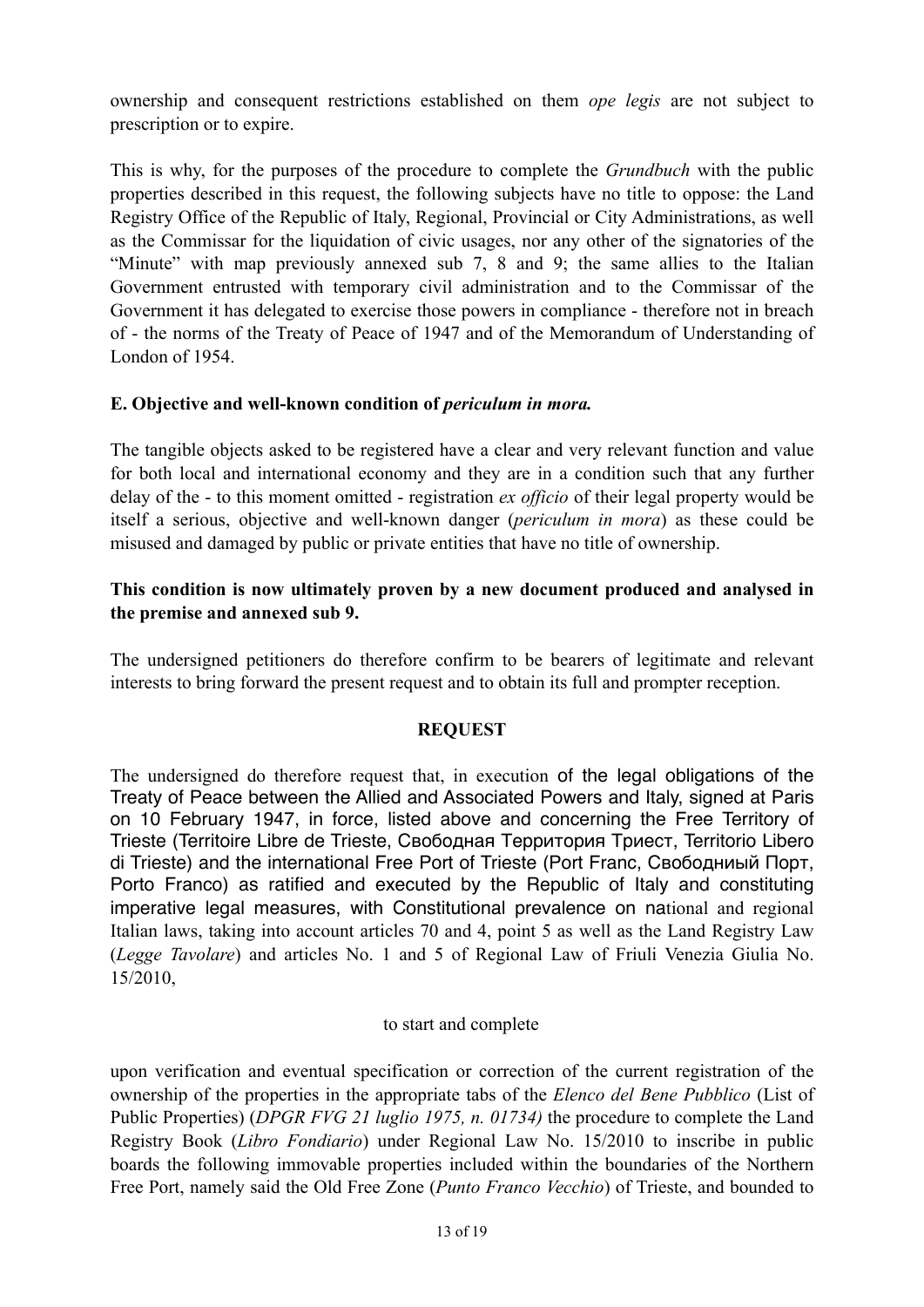this use under a constrain established under the Treaty, as previously identified with the documents previously lodged with requests No. 3/COMP/15 and No. 7/COMP/15:

### **1) in the** *comune censuario* **- census district of Trieste:**

abstract of map TRIESTE/A - Foglio 10, c.c. di Trieste:

p.p. c.c. n.n. 1/10, 1/6, 683, 685, 686, 679, 680, 681, 682; (lad lot No.)

abstract of map TRIESTE/A – Foglio 6, c.c. di Trieste:

p.p. c.c. n.n. 478, 477, 476, 475, 473, 472, 471, 470, 469, 468, 467, 466, 461/1, 461/2, 460, 462, 465, 464, 684, 262, 263, 474, 714/3, 715/1, 1703/1, 1703/4, 1703/6, 1703/7, 1704, 242/11, 242/5, 242/8, 242/9, 1/5, 1/9;

#### abstract of map TRIESTE/A – Foglio 3, c.c. di Trieste:

p.p. c.c. n.n. 242/1, 242/2, 242/3, 242/6, 242/7, 243, 1/1, 1/17, 1/16, 463, 257, 256, 1/4, 1/8, 254, 253, 252, 251, 8538/1, 8538/2, 8538/3, 8538/4, 8538/5, 230, 231, 232, 233, 234, 235, 237, 250, 249, 241, 238, 239, 3, 4, 5, 1/14, 1/15, 1/13, 1/12, 2/7, 2/8, 2/9, 2/10, 2/11, 2/12, 2/6, 2/4, 2/3, 2/2, 1/11, 1/7, 240;

#### **2) in the** *comune censuario* **- census district of Gretta:**

abstract of map TRIESTE/I – Foglio 8, c.c. di Gretta

p.p. c.c. n.n. 1379/5, 1398/1, 1398/3, 1398/4, 1398/5, 1398/6, 1398/7, 1398/8, 1398/9, 1398/10, 1398/11, 1398/12, 1398/13, 1398/2, 1399, 1400, 1401, 1379/7, 1402, 1403, 1404, 1405, 1385, 1386, 1387, 1388, 1389, 1390, 1393, 1392, 1394, 1395, 1396, 1383/2, 1383/3, 1383/1, 1382, 1379/2, 1379/6, 1379/10, 1379/9, 1379/3, 1379/11, 1380, 1379/1;

#### **3) in the** *comune censuario* **- census district of Barcola:**

abstract of map Trieste/C – Foglio 12, c.c. di Barcola

p. c. n. 122;

All with the registration of the right of ownership of the

"*Demanio dello Stato del Territorio Libero di Trieste – Porto Franco internazionale di Trieste*"

"State Property of the Free Territory of Trieste – international Free Port of Trieste"

in force and in execution of articles 21 points 1 and 2 of the Treaty of Peace of Paris of 10 February 1947, of articles 1 and 2of Annex X, of article 34 of Annex VI and of articles 2, points 1 and 3 as well as 3 point 1 of Annex VI of the same treaty.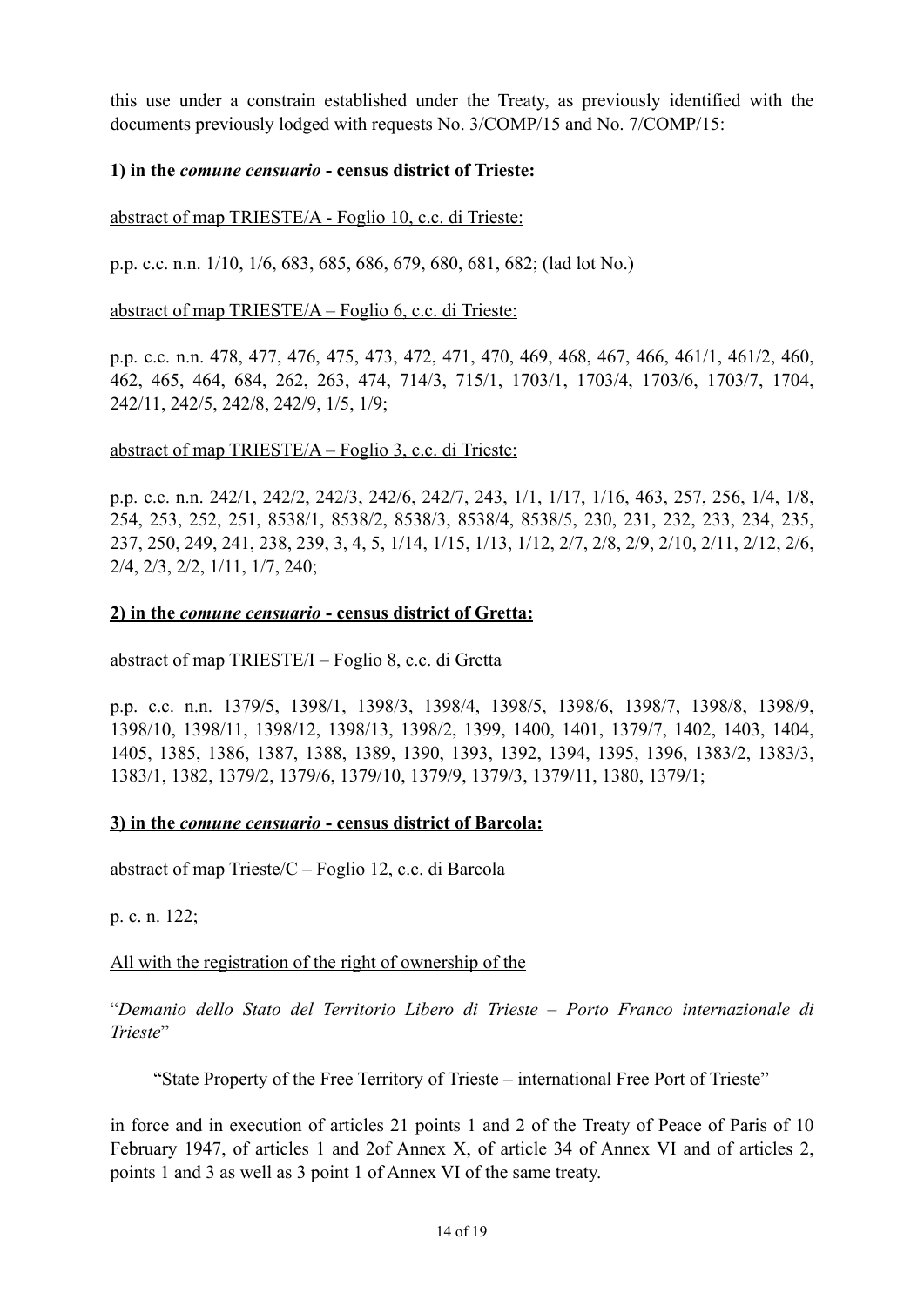and with the inscription, consisting in the registration, attributing to each of the properties requested to be inscribed on public tables, of the following rights, legal acts and facts, by virtue of the legal titles activated:

**1**. the exclusive and full, permanent destination of the area and of the buildings to the uses, prohibitions, administrative restrictions, obligations and rights *in rem* of third parties that are established under Annex VIII – Instrument for the Free Port of Trieste of the Treaty of Peace of Paris between the Allied and Associated Powers and Italy, signed at Paris on 10 February 1947, in particular:

**a)** under articles 1, 5, 6 and 7 of Annex VIII, the exclusive destination of the immovable properties as customary Free Port destined to be used "on equal terms by all international trade and by Yugoslavia, Italy and the States of Central Europe, in such manner as is customary in other free ports of the world", with the international regime governed by the provisions of Annex VIII itself, which clearly includes the activities of warehousing, storing, examining, sorting, packing and repacking and similar activities, as well as the procession of goods and authorizes manufacturing activities (taking into account that "Yugoslavia" now refers to its Successor States);

**b)** under articles 5 and 10 of Annex VIII, the right of **b)** under articles 5 and 10 of Annex VIII, the right of the rights of merchant vessels and goods of all Countries of the world, therefore extended to all the enterprises which carry on their maritime traffic, trade, transformation processing - and industrial activities of the unrestricted access to the Free Port for loading and discharge both for goods in transit and goods destined for or proceeding from the Free Territory without the levy on such goods customs duties or charges other than those levied for services rendered.

**c)** under articles 3 point 2 and 5 point 2 of Annex VIII**,** the prohibitions to establish special zones in the Free Port under the exclusive jurisdiction of any State, as well as the prohibition to discriminate on the nationality of the vessels, the ownership of the goods or on any other grounds when it comes to determinate and receive the pertinent rights and fixing and levying harbour dues and other charges in the Free Port;

**d)** under article 3 points 3 and 2 of Annex VIII, the right of Italy and of Yugoslavia to request and obtain, if allowed, the exclusive use of berthing spaces within certain parts of the area of the Free Port (taking note that here the name "Yugoslavia" refers to its Successor States);

**e)** under article 11, point 2 of Annex VIII, the right of the citizens of any State who are engaged in any legitimate pursuit in the Free Port to access it without unduly impediments;

**f)** under article 18 of Annex VIII, the exclusive powers of administration of the international Free Port of Trieste and, with it, of immovable properties, assigned to the Director of the Free Port referred to Article 18, as part of the provisions of the State legal order and of the executive and jurisdictional bodies of the Free Territory of Trieste and with the power to control the management of the Free Port which are assigned to the International Commission referred to Articles 21, 22 and 23 of Annex VIII, consisting in the representatives of the following States: the Free Territory of Trieste, France, the United Kingdom of Great Britain and Northern Ireland, the Union of Soviet Socialist Republics, the United States of America,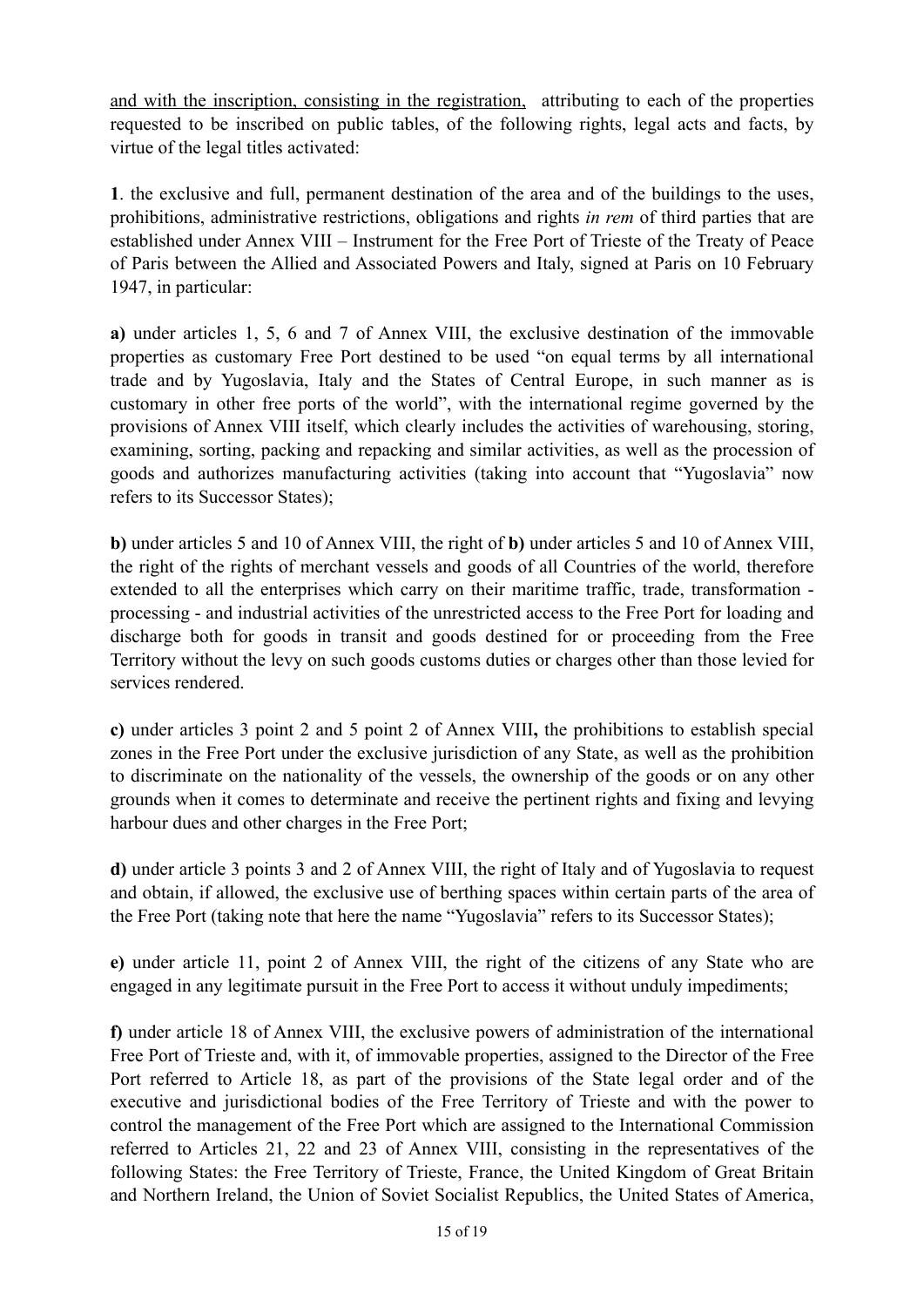the People's Federal Republic of Yugoslavia, Italy, Czechoslovakia, Poland, Switzerland, Austria and Hungary, to have its seat and offices in the Free Port and exempt from local jurisdiction (taking note that the names "Union of Soviet Socialist Republics", "People's Federal Republic of Yugoslavia", "Czechoslovakia," now refer to their successor States);

**g)** under article 22 of Annex VIII, the right of the International Commission in charge of the administration of the Free Port referred to in Articles 21, 22 and 23 of Annex VIII, consisting in the representatives of the following States: the Free Territory of Trieste, France, the United Kingdom of Great Britain and Northern Ireland, the Union of Soviet Socialist Republics, the United States of America, the People's Federal Republic of Yugoslavia, Italy, Czechoslovakia, Poland, Switzerland, Austria and Hungary, to have its seat and offices in the Free Port and exempt from local jurisdiction (taking note that the names "Union of Soviet Socialist Republics", "People's Federal Republic of Yugoslavia", "Czechoslovakia," now refer to their successor States);

**h)** under article 24 of Annex VIII the obligation to subject to the procedures of resolution envisioned in Article 24 of the same annex any dispute relating to the interpretation or execution of the provisions of Annex VIII of the Treaty of Peace concerning the regime and consistency of the international Free Port of Trieste and its areas.

# **SPECIAL PUBLICITY OF THE PROCEDURE**

# **In respect of the international bodies and of the States holding,** *ex lege* **rights over the public properties subject to this request.**

The unusual nature of the present request to complete the Land Registry Book requires taking into account the problem of publicity in respect to the States holding rights on the properties subject to the request, which cannot be considered informed of it by the mere publication on the *Bollettino Ufficiale della Regione* (Official Bulletin of the Region).

The Treaty of Peace, Annex VIII assigns, for this purpose, the rights of use of the immovable properties for port activities of an international Free Port to all States, special rights to Yugoslavia (successor States) and Italy, as well as rights to control its management and to reside (registration) to the Member States of the International Commission (and their successors) in persona of their representatives.

Additionally, among the subjects involved there is the United Nations Security Council ad international guarantor, by law, of the Free Territory of Trieste (article 21, point 1 of the Treaty of Peace, UNSC Resolution No. 16/1947).

**Therefore, the applicants request that the Commissar for the completion of the Land Registry Book informs those subjects, by the means that he considers most suitable, as long as those means are proved effective and efficient, and by the following means and addresses:** 

a) **the Security Council of the United Nations** represented by its President *pro tempore,* at its office building in 405 East 42nd Street on the South, New York NY 10017, USA, as direct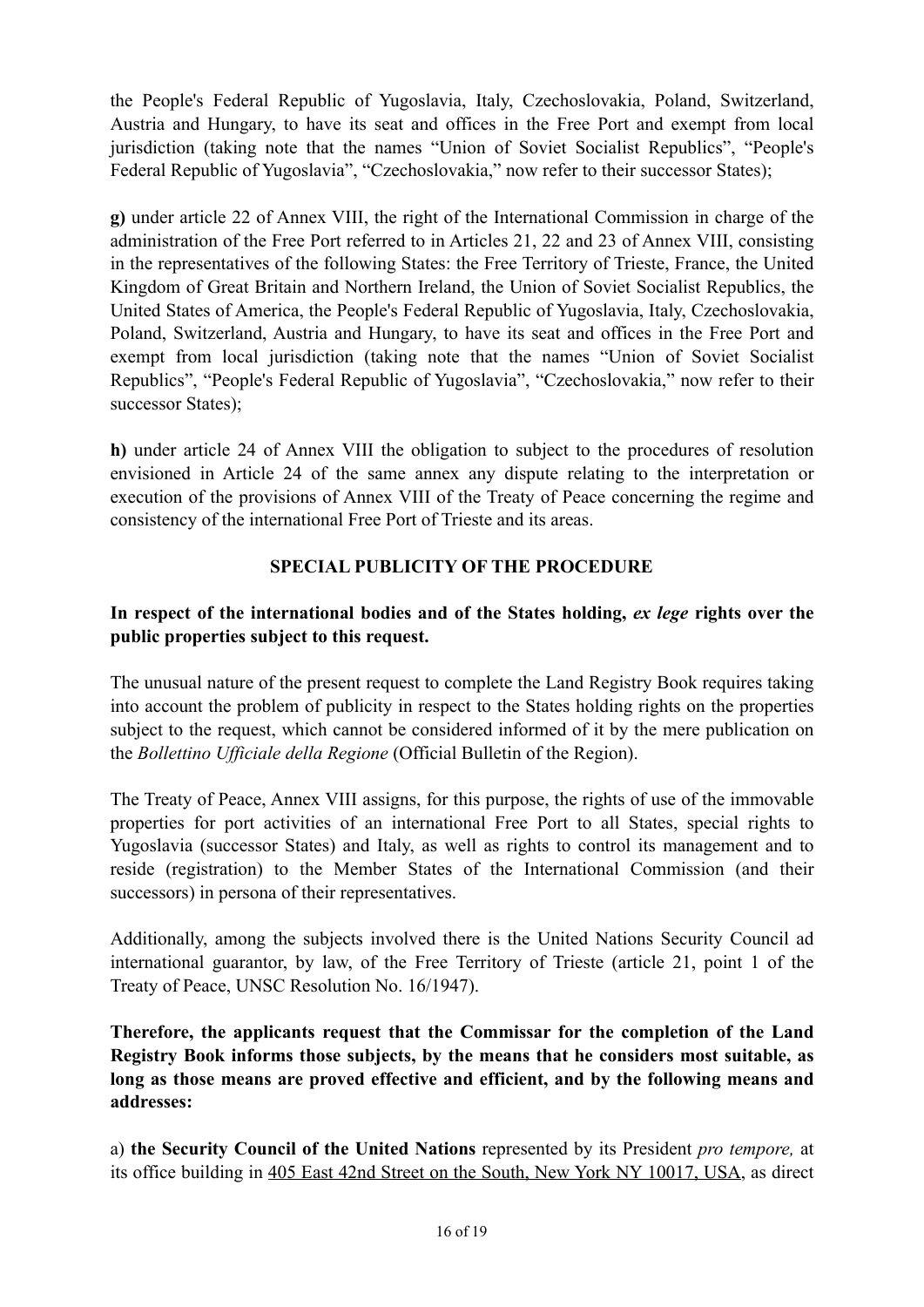international guarantor of the Free Territory of Trieste (UNSC Resolution No. 16/1947; Treaty of Peace with Italy of 10 February 1947, Article 21, point 1).

b) **the General Assembly of the United Nations** represented by its President *pro tempore,* at its office building in First Avenue at 46th Street, New York NY 10017, USA, to inform, through it, all the Member States, about their role as they hold the rights *in rem* to be registered on the properties that are requested to be registered, precisely, the right of these States and their enterprises to use on equal terms of the areas of the Free Port for their vessels, goods and all the activities relating to trading, manufacturing - processing of goods - and industrial activities in a regime of fiscal exemption therein permitted;

c) **the General Assembly of the United Nations** represented by its president *pro tempore* at its international head office in First Avenue at 46th Street, New York 10017, USA, to inform, through it, to all Member States, for they bear rights on the properties to be registered, precisely, of the equal rights of all States and their enterprises to use without discriminations the areas of the international Free Port of Trieste for their ships, their goods and for all activities of trade, manufacturing - processing of goods - with the tax exemption permitted in these areas.

d) **the Governments** of the Countries holding the right to be *ex officio* members of the International Commission in charge of supervising the management of the international Free Port of Trieste, and to have their seats and offices in the Free Port exempt from local jurisdiction, to be informed at their representation offices in Italy:

- United States of America, Embassy, 00187 Rome, Via Vittorio Veneto 119/a;

- United Kingdom of Great Britain and Northern Ireland, Embassy, 00187 Rome, Via XX September 80/a;

- France, Embassy, 00186, Rome, piazza Farnese 67;
- Switzerland, Embassy, 00197 Rome, Via Barnaba Oriani 61;
- Austria, Embassy, 00198 Rome, Via g. Pergolesi 3;
- Hungary, Embassy, 00161 Rome, Via dei Villini 12/16;
- Poland, Embassy, 00197 Rome, via P. Paolo Rubens 20
- Lithuania, Embassy, 00198 Rome, Viale di Villa Grazioli 9;
- Latvia, Embassy, 00198 Romae, via G. B. Martini 13;
- Estonia, Embassy, 00198 Rome, viale Liegi 28, int. 5;

- Czech Republic, (as Successor State of Czechoslovakia), Embassy, 00192 Rome. Via dei Gracchi 322:

- Republic of Slovakia, (as Successor State of Czechoslovakia), Embassy, 00135 Rome. Via dei Colli della Farnesina 144;

- Russia (as Successor State of the USSR), Embassy, 00185 Rome, via Gaeta 5;

- Belarus, (as Successor State of the USSR), Embassy, 00141 Rome, via delle Alpi Apuane 16;

- Ukraine, (as Successor State of the USSR), Embassy, 00198 Rome, via Guido d'Arezzo 9;
- Kazakhstan, (as Successor State of the USSR), Embassy,00189 Rome, via Cassia 471;

- Slovenia (as Successor State of Yugoslavia), Embassy, 00197 Rome. Via Leonardo Pisano  $10<sup>5</sup>$ 

- Croatia (as Successor State of Yugoslavia) Embassy, 00191 Rome. via L. Bodio 74/76;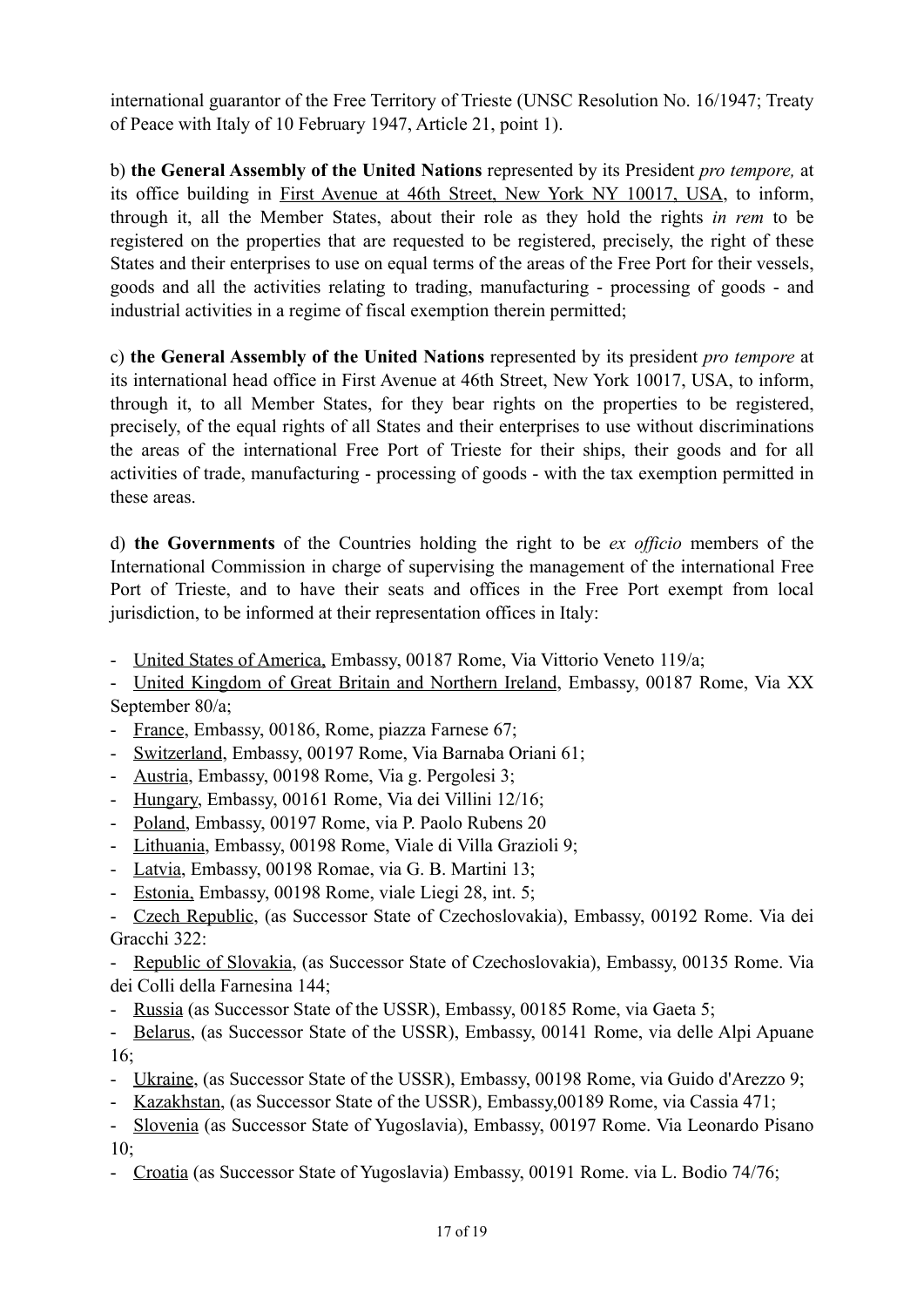- Bosnia–Herzegovina (as Successor State of Yugoslavia), Embassy, 00195 Rome. Piazzale Clodio 12/III;

- Serbia (as Successor State of Yugoslavia), Embassy, 00197 Rome, via dei Monti Parioli 20;

- Montenegro (as Successor State of Yugoslavia), Embassy, 00197 Rome. via A. Gramsci 9;

- FYROM (as Successor State of Yugoslavia), Embassy, 00198 Rome, viale Bruxelles 73-75;

- Italia, *Presidenza del Consiglio dei Ministri*, 00187 Rome, Palazzo Chigi - piazza Colonna 370;

3) to the competent and responsible offices.

# **DOCUMENTS**

**A) Documents previously lodged:** for the purposes of the present request, we recall in full the document previously lodged, annexed to previous requests No. 3/COMP/15 and No. 7/ COMP/15 precisely:

**1.** The legal titles activated:

**a)** United Nations Treaty Series, Volume 49 – 1950, N° 747, Treaty of Peace with Italy, signed at Paris, on 10 February, 1947, and abstract from Volume 50 – Maps: C. - Yugoslav-Italian frontier; D. - Frontiers of the Free Territory of Trieste;

**b)** Laws and communication of ratification and execution of the Republic of Italy, published on the Italian Official Gazette: Law No. 811 of August 3rd, 1947 - Official Gazette No. 200 of 2.9.1947; Note of the Minister of Foreign Affairs in Official Gazette No. 231 of 3.10.1947; DLCPS No. 1430 of 28 November 1947, Ordinary Supplement of Official Gazette No. 295 of 24.12.1947; Law No. 3054 of 25 November 1952, Official Gazette No. 10 of 14.1.1953;

# **2.** *UN Security Council – Resolution No. 16/1947*;

**3.** Map of the Free Zones in 1930;

**4.** Sample of a registration in the Land Registry under the name of "*Demanio del Territorio Libero di Trieste*" - "State Property of the Free Territory of Trieste", renewed since 1995 and in force;

**5.** Abstract of cadastral maps referring to the above listed properties that we request to be registered:

- in the census district of Trieste, TRIESTE/A - Foglio 10; TRIESTE/A - Foglio 6; TRIESTE/A - Foglio 3;

- in the census district of Gretta, TRIESTE/I - Foglio 8;

- in the census district of Barcola TRIESTE/C - Foglio 12.

**6.** Decision V.G. No. 67/2015 of 19 June 2015 of the Court of Appeal of Trieste and the consequent decree of the Land Registry Judge of 1 July 2015, as notified to the petitioners on 30 July 2015.